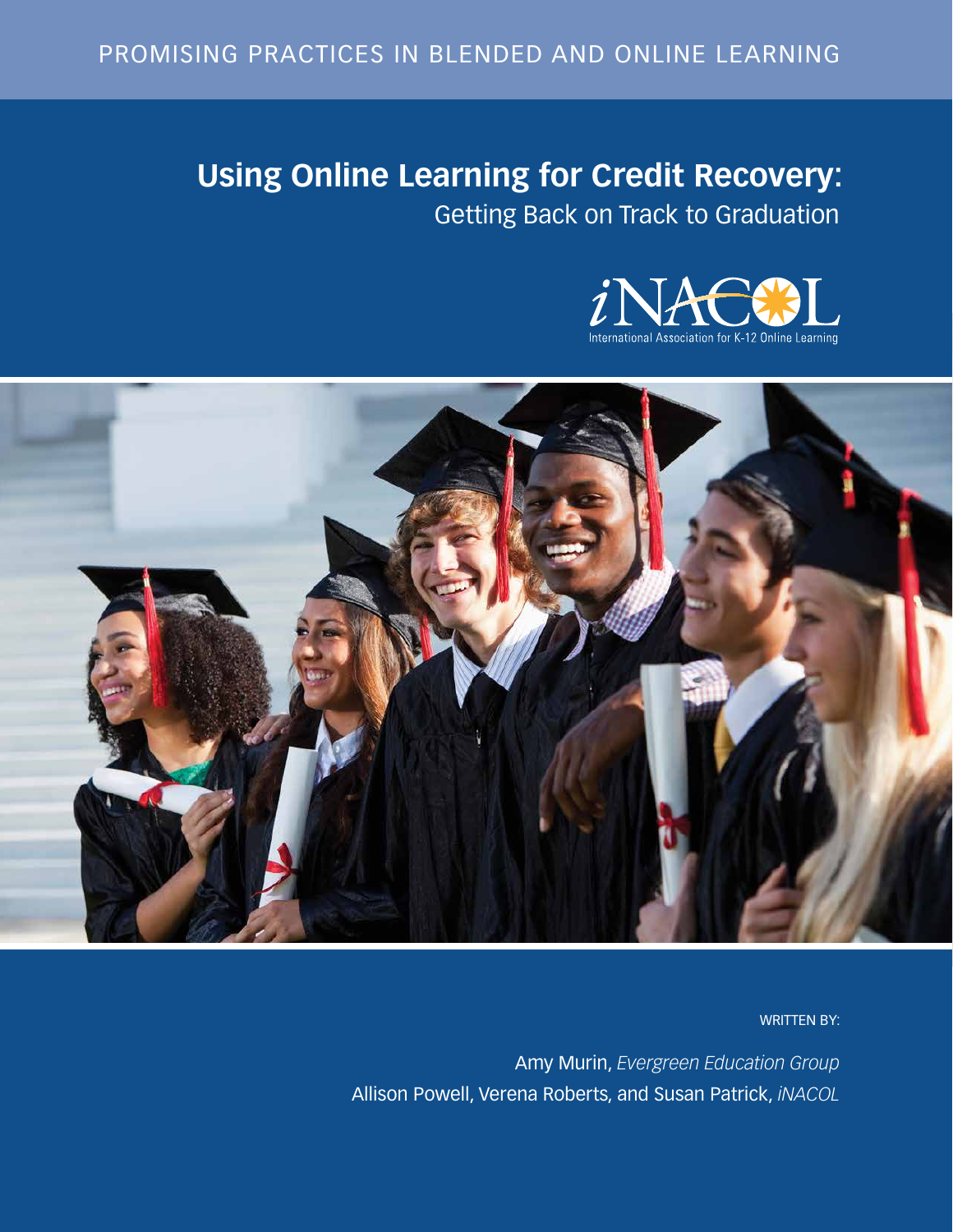#### **SEPTEMBER 2015**

PROMISING PRACTICES IN BLENDED AND ONLINE LEARNING

# **Using Online Learning for Credit Recovery:**  Getting Back on Track to Graduation

*Updates written by*  Amy Murin *Evergreen Education Group*

Allison Powell, Verena Roberts, and Susan Patrick *iNACOL*

*Originally written by* John Watson and Butch Gemin *Evergreen Education Group in June 2008*





*iNACOL, The International Association for K–12 Online Learning, http://www.inacol.org/* The mission of the International Association for K–12 Online Learning (iNACOL) is to ensure all students have access to a world-class education and quality blended and online learning opportunities that prepare them for a lifetime of success. iNACOL is a non-profit organization focused on research; developing policy for student-centered education to ensure equity and access; developing quality standards for emerging learning models using online, blended, and competency-based education; and supporting the ongoing professional development of classroom, school, district and state leaders for new learning models. **Learn more at [www.inacol.org.](http://www.inacol.org)**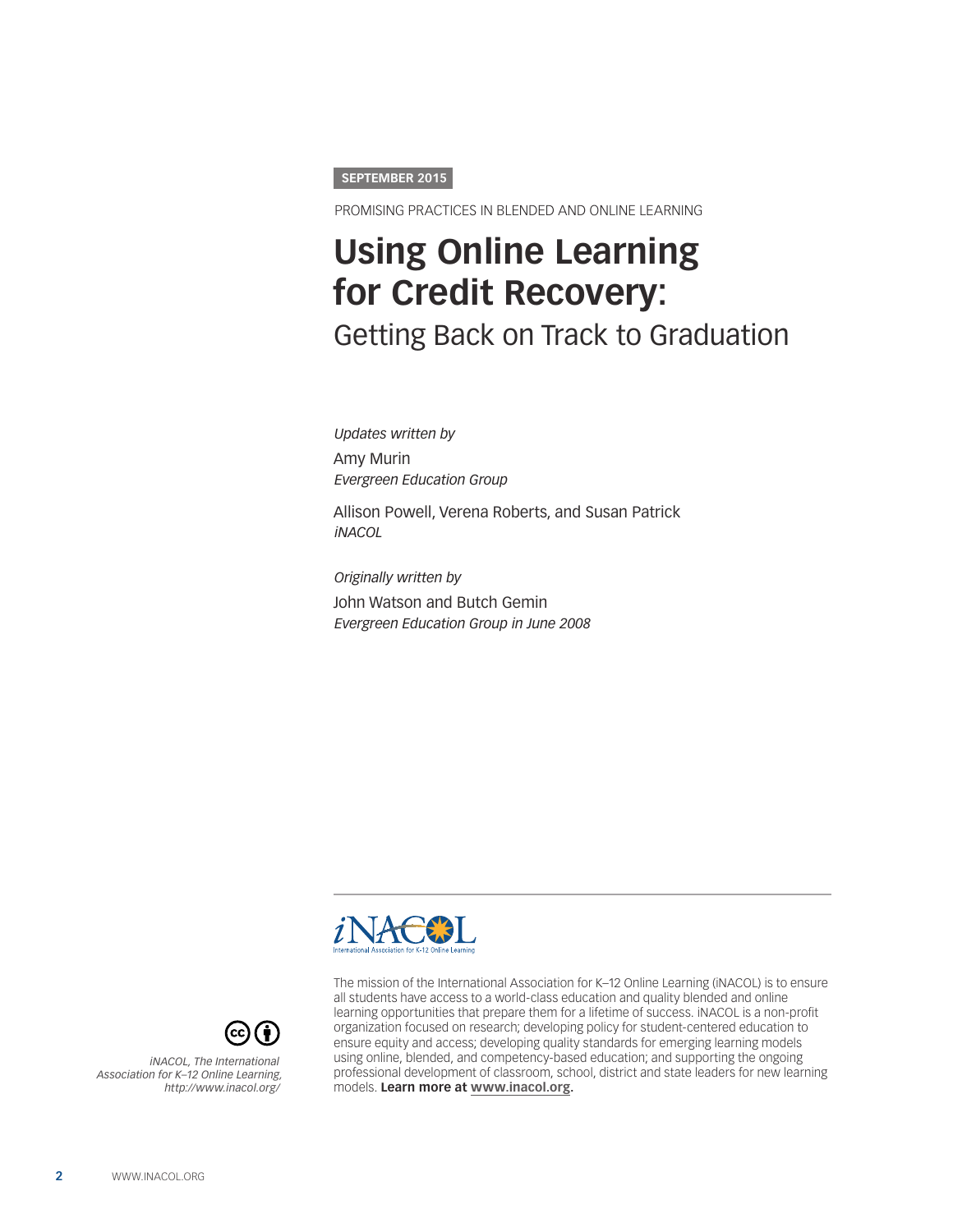## About Promising Practices in Blended and Online Learning

In 2008, iNACOL produced a series of papers documenting promising practices identified throughout the field of K–12 online learning. Since then, we have witnessed a tremendous acceleration of transformative policy and practice driving personalized learning in the K–12 education space. State, district, school, and classroom leaders recognize that the ultimate potential for blended and online learning lies in the opportunity to transform the education system and enable higher levels of learning through competency-based approaches.

iNACOL's core work adds significant value to the field by providing a powerful practitioner voice in policy advocacy, communications, and in the creation of resources and best practices to enable transformational change in K–12 education.

We worked with leaders throughout the field to update these resources for a new generation of pioneers working towards the creation of student-centered learning environments.

This refreshed series, *Promising Practices in Blended and Online Learning*, explores some of the approaches developed by practitioners and policymakers in response to key issues in K–12 education, including:

- Blended Learning: The Evolution of Online and Face-to-Face Education from 2008-2015;
- • Using Online Learning for Credit Recovery: Getting Back on Track to Graduation;
- • Oversight and Management of Blended and Online Programs: Ensuring Quality and Accountability; and
- Funding and Legislation for Blended and Online Education.

Personalized learning environments provide the very best educational opportunities and personalized pathways for all students, with highly qualified teachers delivering world-class instruction using innovative digital resources and content. Through this series of white papers, we are pleased to share the promising practices in K–12 blended and online education transforming teaching and learning today.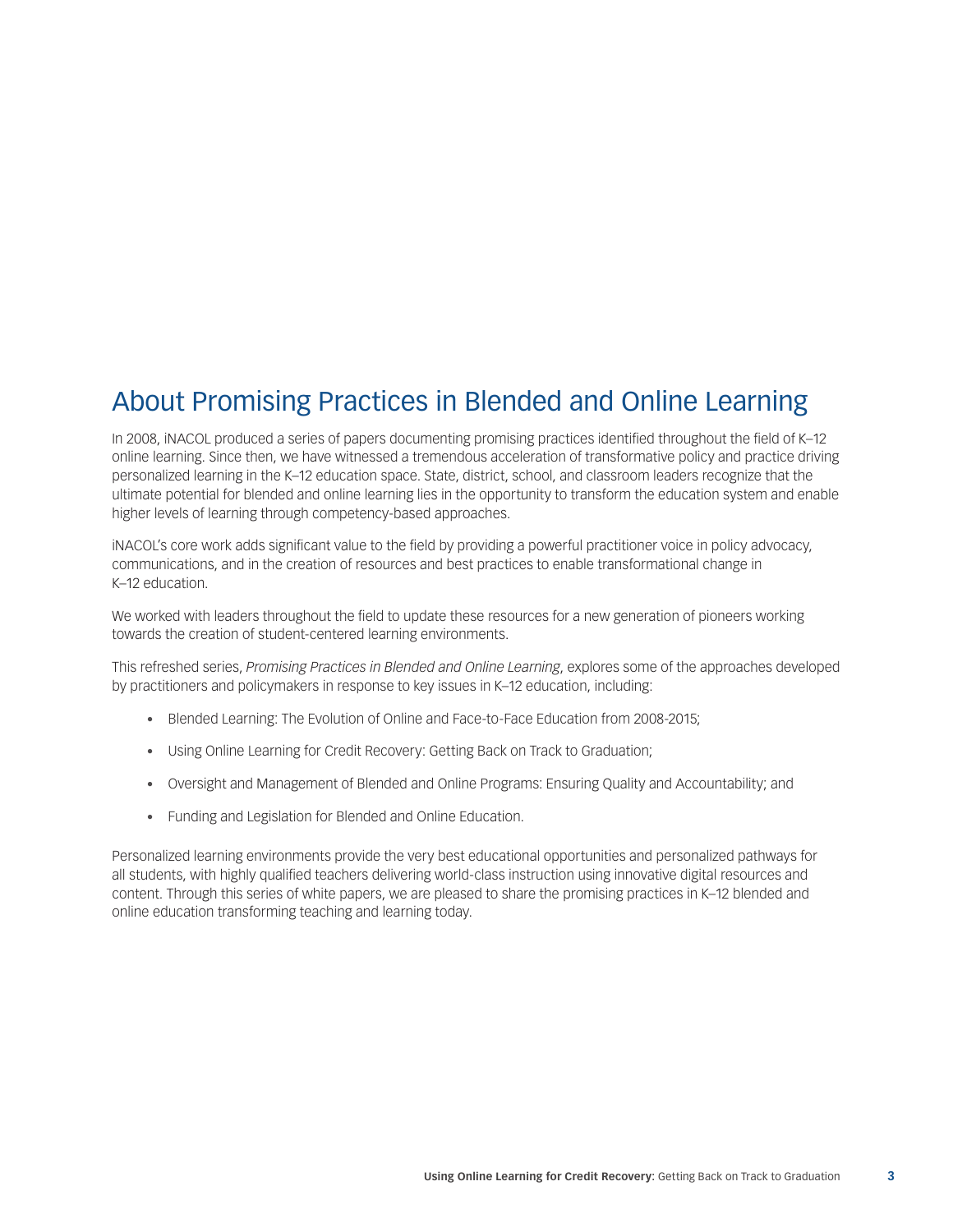# Using Online Learning for Credit Recovery: Getting Back on Track to Graduation

## **Introduction**

Our country has been trying to address the graduation crisis in many ways. We are seeing the impact of the efforts to improve graduation rates over the past twenty years including agreement among states to implement a common cohort-based graduation rate, research-based efforts to improve the transition to 9th grade, increased academic and social supports, individualized instruction, effective use of educational technology and building new capacity of districts to provide multiple pathways to graduation including re-engagement centers so young people that had previously disengaged from school can re-enroll in school to complete their diplomas.

Initially, when students were over-age and under-credited, school districts had to depend on alternative schools designed for students that need more support and/or flexibility, and used by students that may have disengaged from school, seeking a different learning environment or pushed out through disciplinary policies. With online and blended learning, districts are beginning to develop flexibly paced credit recovery to help students stay on track to graduation instead of finding themselves in senior year with no way to graduate. Alternative schools like other schools have been integrating online learning to create more options for students.

Today, one of the root issues is the older students who are missing a significant number of credits do not have the time to sit in class again, thus competency-based programs are a better option. Online learning is inherently modular. Allowing more time to build mastery and experience smaller successes along the way would also function to prevent huge gaps in their learning that ultimately requires them to retake full courses today.

At the heart of the issue, when students have gaps in learning, competency-based education approaches can let kids focus in more closely on where there are gaps in learning—rather than waiting until students have to catch up by re-enrolling in entire credits. Just focusing on making up credits may not help them strengthen their

## **Knowledge Comprehension Application Analysis Synthesis Evaluation BLOOM'S TAXONOMY – Original (1956) Remembering Understanding Applying Analyzing Evaluating Creating REVISED BLOOM'S TAXONOMY – Anderson and Krathwohl (2000)**

**Knowledge Taxonomies**

skills. Adaptive learning and educational software can really help students strengthen their basic foundational skills and increase fluency on the lower levels of Bloom's taxonomy on appropriate learning goals. But, that is not enough. Students need to be able to engage in higher order thinking skills and demonstrate deeper learning to build their analytical, evaluation, synthesis and be able to apply their learning on the higher levels of Bloom's taxonomy. **Retrieval Comprehension Analysis Knowledge Utilization** It is important for students to get to the higher levels of depth of knowledge, and an especially critical issue for kids who are having trouble in school. It is important that our system begin to transform around the needs of students. To ensure success, the focus should be on how we help students graduate with the skills to be successful in life.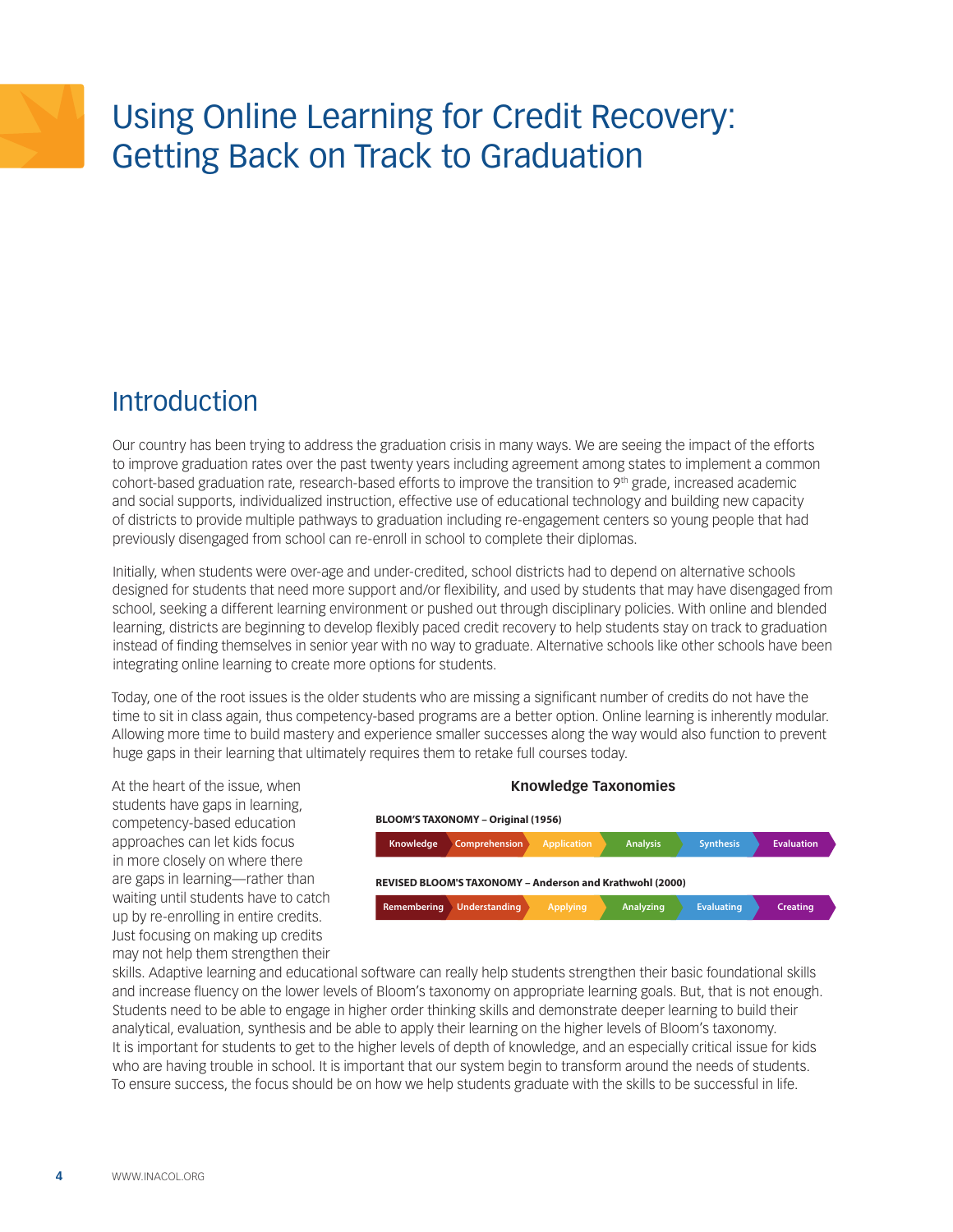## Changing the Model and Redesigning Curriculum to Meet Under-Credited Students' Needs

Online and blended learning programs expand high-quality educational opportunities to meet the needs of students with a wide spectrum of academic needs and history. According to a survey by the National Center for Educational Statistics,<sup>1</sup> the primary reason online courses are offered in school districts is to expand offerings to courses that would otherwise be unavailable. The second most commonly cited reason for offering online learning is to provide opportunities for students to recover course credits from classes that were missed or failed. More than 75% of school districts use blended and online learning for expanded course offerings and credit recovery.2 Online and blended programs offer a broad range of online courses and services to reach a variety of students, from struggling to gifted, who seek personalized learning pathways.

Educators find that online and blended learning are effective ways to reach students who fail one or more courses, become disengaged, or *More than 75% of school districts use blended and online learning for expanded course offerings and credit recovery.2*

who seek an alternative to traditional education. The origin of online credit recovery stems from early educational innovators offering online programs that initially focused on offering online advanced courses for high-achieving students. Programs such as Michigan Virtual School initially launched with Advanced Placement® (AP®) courses, then expanded offerings into core and credit recovery options. "Academic focused" programs are now finding success with a broad range of students. The growth of online learning programs focused on helping over-age, under-credited students to stay on track for graduation using credit recovery has redefined how educational technology can be used to address the needs of all students. The online and blended learning spectrum now includes advanced students in search of AP® or dual-credit courses, to over-age, under-credited students who are trying to find the right instructional mix to fill gaps in learning and to fit their unique learning needs to help them get on track to graduate on time.

**Online learning** is defined as education in which instruction and content are delivered primarily over the Internet.<sup>3</sup> The term does not include print-based correspondence education, broadcast television or radio, videocassettes, and stand-alone educational software programs that do not have a significant Internet-based instructional component.<sup>4</sup> The term online learning is used interchangeably with virtual learning, cyber learning, and e-learning.

The Clayton Christensen Institute defines **blended learning** as: a) a formal education program in which a student learns at least in part through online learning, with some element of student control over time, place, path, and/or pace; b) at least in part in a supervised brick-and-mortar location away from home; and c) the modalities along each student's learning path within a course or subject are connected to provide an integrated learning experience.<sup>5</sup>

<sup>1</sup> Queen, B., and Lewis, L. (2011). *Distance Education Courses for Public Elementary and Secondary School Students: 2009–10*. National Center for Education Statistics (Washington D.C.). Retrieved from <http://nces.ed.gov/pubs2012/2012008.pdf>.

Picciano, A. G, & Seaman, J. (2009) K-12 online learning. *The Sloan Consortium*. Retrieved from [http://www.calvin.edu/~dsc8/documents/K-12-OnlineLearn](http://www.calvin.edu/~dsc8/documents/K-12-OnlineLearningFollowUp.pdf)[ingFollowUp.pdf.](http://www.calvin.edu/~dsc8/documents/K-12-OnlineLearningFollowUp.pdf)

<sup>3</sup> Watson, J., & Gemin, B. (2008). *Using online learning for at-risk students and credit recovery*. Vienna, VA: North American Council for Online Learning. Retrieved from [http://www.inacol.org/cms/wp-content/uploads/2012/09/NACOL\\_CreditRecovery\\_PromisingPractices.pdf.](http://www.inacol.org/cms/wp-content/uploads/2012/09/NACOL_CreditRecovery_PromisingPractices.pdf)

<sup>4</sup> U.S. Department of Education Office of Planning, Evaluation, and Policy Development Policy and Program Studies Service, (2010).

<sup>5</sup> Clayton Christensen Institute (2015). *Blended Learning Definitions*. Retrieved from <http://www.christenseninstitute.org/blended-learning-definitions-and-models>/.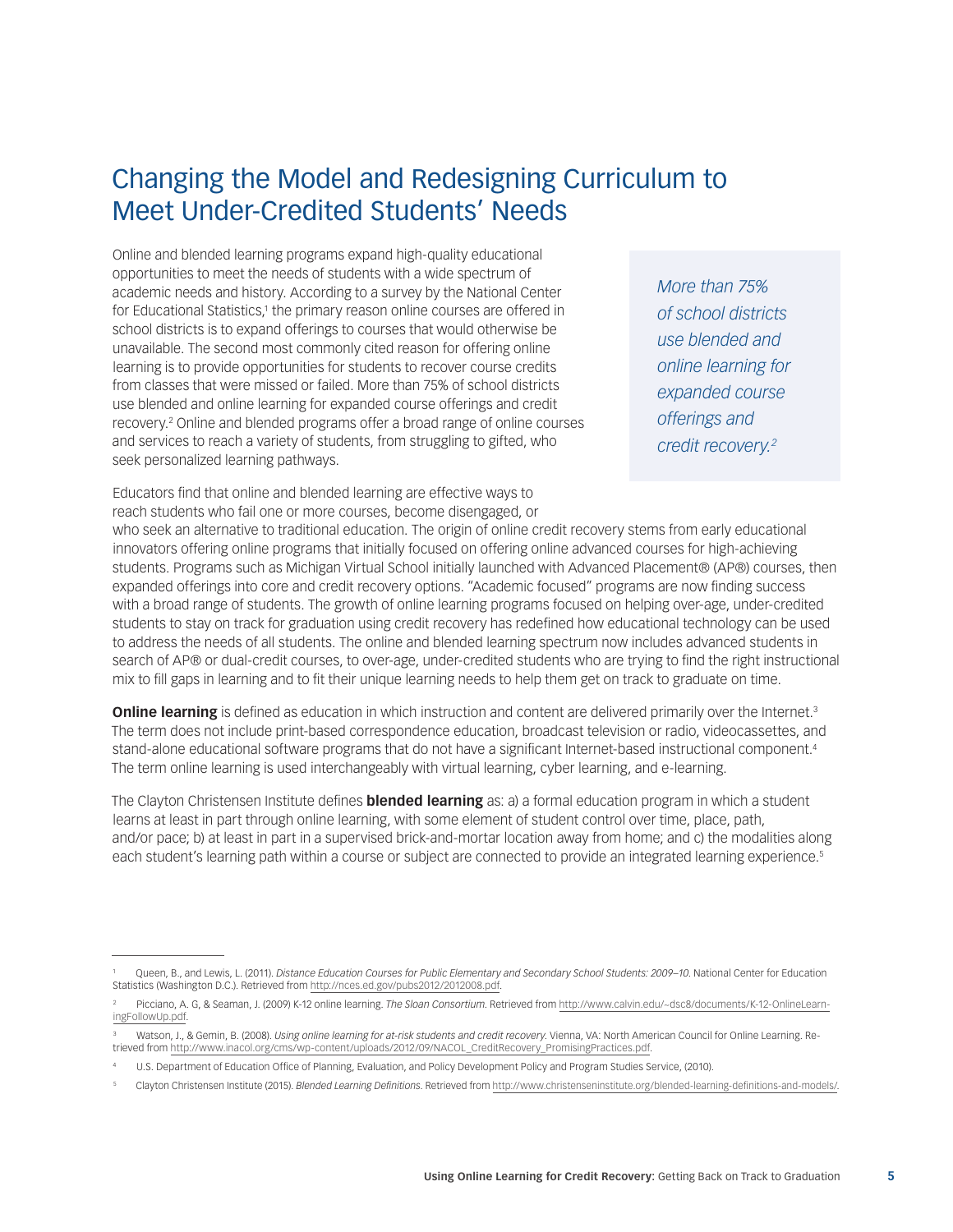As online and blended programs increasingly focus on at-risk students and credit recovery, educators are finding that reaching these students presents a specific set of issues that are explored in this paper.

### Defining "Credit Recovery"

Credit recovery refers to a student passing and receiving credit for a course that he or she previously attempted but did not succeed in earning academic credit towards graduation.6 Credit recovery often differs from "first time credit" in that the students have already satisfied seat time requirements for the course in which they were unsuccessful, and can focus on earning credit based on demonstrating mastery on the content standards for the particular course. A credit recovery program provides "an opportunity for a student to retake a course in which he or she previously was not academically successful in earning credit towards graduation."7 Notably, there is no federal definition of "credit recovery" available, although the federal government supports credit recovery programs through flexibility for use of funds under Title I of the Elementary and Secondary Education Act (ESEA) and the Individuals with Disabilities Education Act (IDEA).<sup>8</sup>

### Defining "At-Risk" and "Dropout"

The term at-risk originated in the 1983 report *A Nation at Risk.*? Although there is not a single accepted definition of atrisk, the U.S. Department of Education defines high-needs students as:

"Students at risk of educational failure or otherwise in need of special assistance and support, such as students who are living in poverty, who attend high-minority schools (as defined in the Race to the Top application), who are far below grade level, who have left school before receiving a regular high school diploma, who are at-risk of not graduating with a diploma on time, who are homeless, who are in foster care, who have been incarcerated, who have disabilities, or who are English learners."

While there isn't universal agreement about the nature of the "risk" itself, most educators would concur that the ultimate risk is that the student will exit from his or her K–12 education before successful completion.

### Defining "Over-Age, Under-Credited" Youth

Over-age and under-credited (OU) students are defined as not having the appropriate number of credits for their age and intended grade. For example, an OU youth may be enrolled in 11th grade for the second time or be 17 years old and still registered as a high school sophomore. These students have struggled in traditional academic settings, and many ultimately choose to leave them. Even those high school dropouts who have left school for reasons unrelated to academic struggles become OU almost immediately upon departure, as they stop earning credits with their intended graduating cohort.<sup>10</sup>

<sup>6</sup> This definition was pulled from the Massachusetts Department of Elementary & Secondary Education, and used in the iNACOL *Online Learning Definitions Project* (October 2011) and is available at<http://www.inacol.org/resource/the-online-learning-definitions-project/>.

<sup>7</sup> Georgia Credit Recovery Program. Retrieved from [http://www.gacreditrecovery.org/.](http://www.gacreditrecovery.org/)

<sup>8</sup> See more at [http://www.centerforpubliceducation.org/Main-Menu/Staffingstudents/Credit-recovery-programs/Credit-recovery-programs-full-report.html](http://www.centerforpubliceducation.org/Main-Menu/Staffingstudents/Credit-recovery-programs/Credit-recovery-programs-full-report.html#sthash.Es03jnia.dpuf)  [sthash.Es03jnia.dpuf.](http://www.centerforpubliceducation.org/Main-Menu/Staffingstudents/Credit-recovery-programs/Credit-recovery-programs-full-report.html#sthash.Es03jnia.dpuf)

<sup>9</sup> U.S. Department of Education (1983). *A Nation At Risk: The Imperative for Education Reform*. Retrieved from<http://www2.ed.gov/pubs/NatAtRisk/risk.html>.

<sup>10</sup> Rock, K. and Rath, B. (2014). *Over-Age, Under-Credited Students and Public Charter Schools: An Exploration of Successes, Strategies, and Opportunities for Expansion*. Retrieved from [http://www.charterschoolcenter.org/sites/default/files/files/field\\_publication\\_attachment/NAPCS-OPP-OverAge-Report-05\\_0.pdf](http://www.charterschoolcenter.org/sites/default/files/files/field_publication_attachment/NAPCS-OPP-OverAge-Report-05_0.pdf).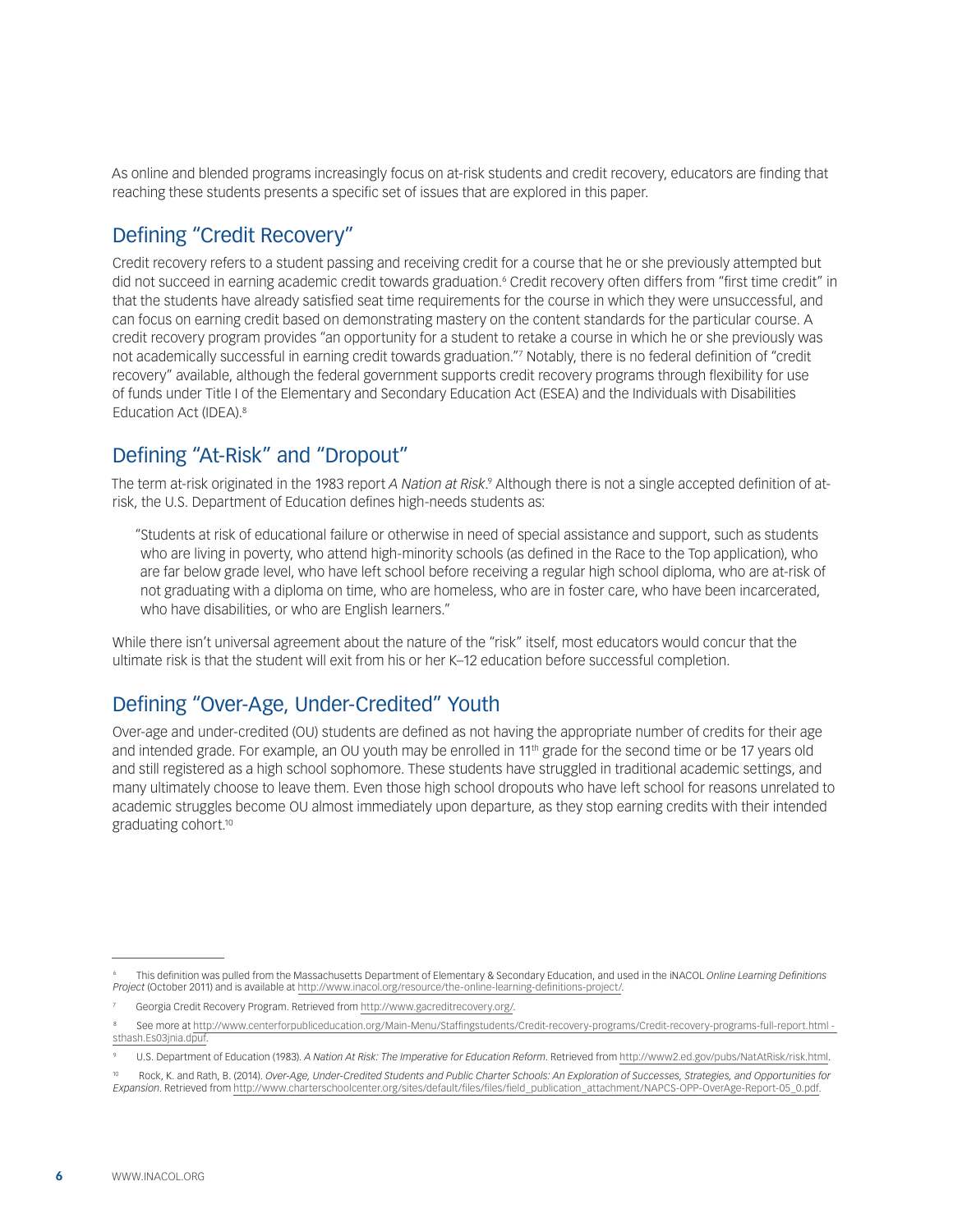### Characteristics of At-Risk Students

"Nearly one third of all public high school students—and nearly one half of all African Americans, Hispanics and Native Americans—fail to graduate from public high school with their class. Of those who do graduate, only half have the skills they need to succeed in college or work."

*– The Silent Epidemic12*

There are many elements that may predispose students to being "at-risk." Some factors are based only on academic achievement which include not meeting the requirements necessary for promotion to the next grade level, falling behind other students of their age or grade level in educational attainment, failing two or more courses of study, not meeting graduation requirements, or not reading at grade level.

Other factors linked to being at-risk include non-academic indicators that can affect a student's likelihood of achieving success in school. Students who are pregnant, have parents incarcerated, or have a history of drug or alcohol abuse, among other factors, may be considered at-risk. *Broadening the Definition of At-Risk Students*, a commonly cited paper, considered students at-risk if they had one or more of the following characteristics:

- Low socio-economic status:
- From a single parent family;
- An older sibling dropped out of school;
- The student had changed schools two or more times;
- Had average grades of "C" or lower from sixth to eighth grade; or
- Repeated a grade. $11$

Finally, some students are disengaged with learning. They no longer see the point of going to school. They have no authentic connections or primary relationships within their learning environment.12 These students show signs of being at-risk through indicators such as: lateness to school, cutting or skipping class, school absence, and they no longer feel that school subjects are interesting or challenging.13

Multiple risk factors increase the likelihood that students will drop out. These factors fall into one or more categories: individual, family, school, and community. For most students, dropping out results from a combination of factors, often after a long process of disengagement that sometimes begins early in the child's educational years14 or in the

<sup>11</sup> Chen, X. &. Kaufman, P. (1997). *Risk and resilience: The effects of dropping out of school*, quoted in Broadening the definition of at-risk students, by Stephanie Bulger and Debraha Watson, The Community College Enterprise (2006). Retrieved from <http://www.schoolcraft.edu/pdfs/cce/12.2.23-32.pdf>.

<sup>12</sup> Yazzie-Mintz, E. (2009). *Charting the Path from Engagement to Achievement: A Report on the 2009 High School Survey of Student Engagement*. Retrieved from [http://ceep.indiana.edu/hssse/images/HSSSE\\_2010\\_Report.pdf.](http://ceep.indiana.edu/hssse/images/HSSSE_2010_Report.pdf)

<sup>&</sup>lt;sup>13</sup> Dalton, B., Glennie, E., and Ingels, S.J. (2009). *Late High School Dropouts: Characteristics, Experiences, and Changes Across Cohorts (NCES 2009-307). Na-<br>tional Center for Education Statistics, Institute of Educatio* 

<sup>14</sup> Hammond, C., Smink, J., & Drew, S. (2007). *Dropout Risk Factors and Exemplary Programs: A Technical Report*. National Dropout Prevention Center, Clemson University and Communities In Schools, Inc. Retrieved from [http://files.eric.ed.gov/fulltext/ED497057.pdf.](http://files.eric.ed.gov/fulltext/ED497057.pdf)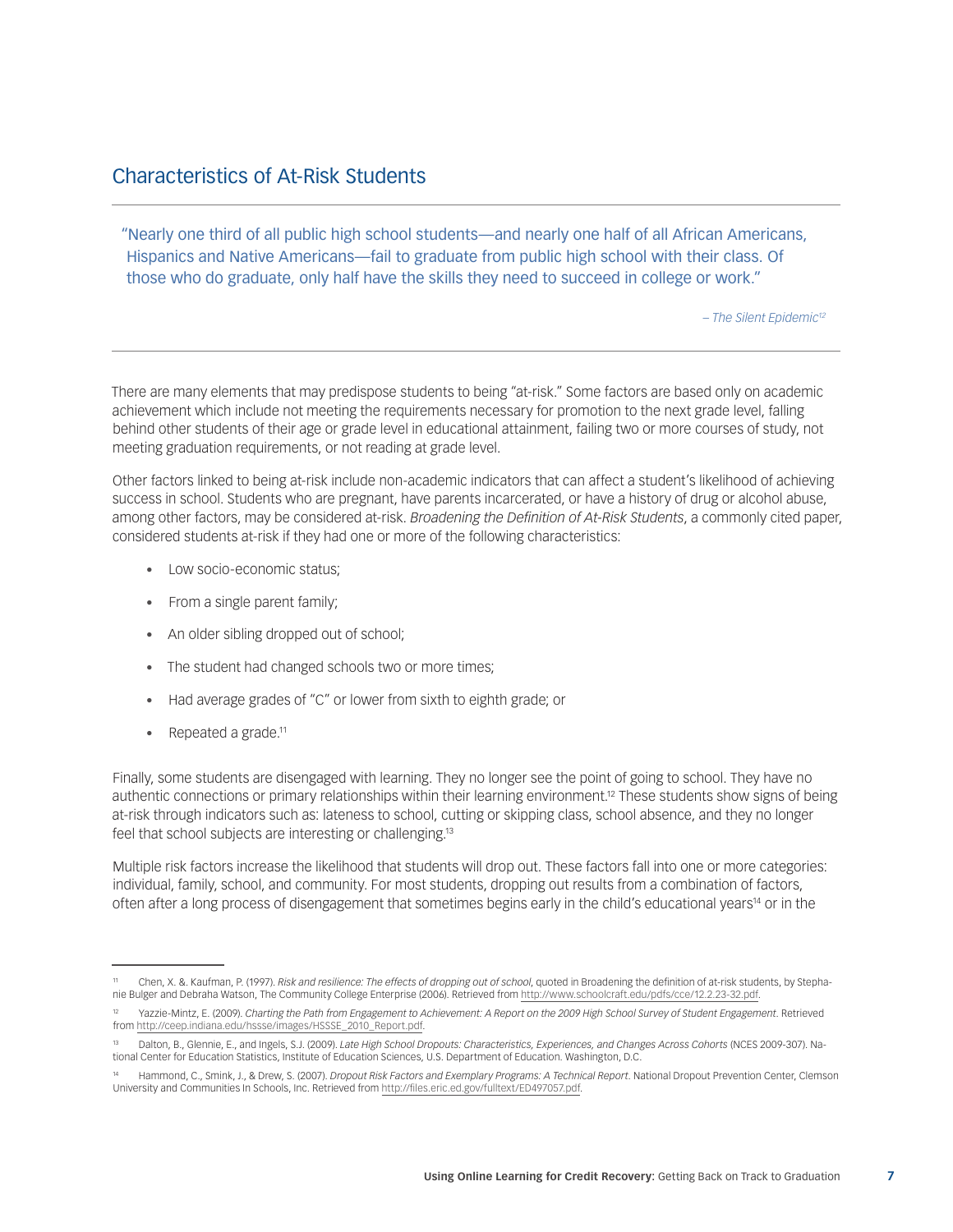transition to high school. The report *Easing the Transition to High School: An Investigation of Reform Practices to Promote Ninth Grade Success* states: "Academic failure during the transition to high school is directly linked to the probability of dropping out. Over 60% of students who eventually dropped out of high school failed at least 25% of their credits in the ninth grade, while only 8% of their peers who eventually graduated had similar difficulty."15

Regardless of the exact definition, at-risk students are more likely than the student population as a whole to drop out of school, which is defined by the National Center for Education Statistics as leaving school without a high school diploma or equivalent credential.

### The Impact: "The Silent Epidemic"

The report *[The Silent Epidemic: Perspectives of High School Dropouts](https://docs.gatesfoundation.org/Documents/thesilentepidemic3-06final.pdf)*, 16 describes the challenges that face U.S. schools—and society as a whole—because of students becoming disengaged and dropping out of school.<sup>17</sup>

- • Dropouts are more likely than high school graduates to be unemployed, in poor health, living in poverty, on public assistance, or single parents with children who drop out of high school.
- • Dropouts are more than twice as likely as high school graduates to slip into poverty in a single year and three times more likely than college graduates to be unemployed.
- Dropouts are more than eight times as likely to be in jail or prison as high school graduates.
- • Dropouts are four times less likely to volunteer than college graduates, twice less likely to vote or participate in community projects, and represent only 3% of actively engaged citizens in the U.S. today.

While the dropout numbers have improved in the last 10 years, the national graduation rate has increased to an alltime high of 80% in 2013–14. Millions of students are still not completing high school and are suffering from these longterm effects. Particular groups of students struggle more:<sup>18</sup>

- State graduation rates for low-income students range from 58% to 85%.
- Most big cities with high concentrations of low-income students still have graduation rates in the 60% range and a few in the 50% range.
- The average graduation rate for Hispanic students is 76% and for African American students is 68%.

In 1987, the General Accounting Office reported "the social costs of the dropout problem include an under-skilled labor force, lower productivity, lost taxes, and increased public assistance and crime. Addressing the problem through dropout prevention programs for at-risk youth still in school, and programs for return and continuation in school for youth who dropped out, may be less costly than allowing the problem to go unattended."19 All those factors are still

<sup>15</sup> Legters, N., Kerr, & Kerri, K. (2001). *Easing the Transition to High School: An Investigation of Reform Practices to Promote Ninth Grade Success*. Center for Social Organization of Schools, Johns Hopkins University. Retrieved from [http://civilrightsproject.ucla.edu/research/k-12-education/school-dropouts/easing-the](http://civilrightsproject.ucla.edu/research/k-12-education/school-dropouts/easing-the-transition-to-high-school-an-investigation-of-reform-practices-to-promote-ninth-grade-success)[transition-to-high-school-an-investigation-of-reform-practices-to-promote-ninth-grade-success.](http://civilrightsproject.ucla.edu/research/k-12-education/school-dropouts/easing-the-transition-to-high-school-an-investigation-of-reform-practices-to-promote-ninth-grade-success)

<sup>16</sup> Bridgeland, J. M., Diluliu, J.J., & Burke Morison, K. (2006). *The Silent Epidemic: Perspectives of High School Dropouts*. Retrieved from [https://docs.gatesfoun](https://docs.gatesfoundation.org/Documents/thesilentepidemic3-06final.pdf)[dation.org/Documents/thesilentepidemic3-06final.pdf](https://docs.gatesfoundation.org/Documents/thesilentepidemic3-06final.pdf).

<sup>17</sup> See more at <http://www.silentepidemic.org/epidemic/statistics-facts.htm>.

<sup>&</sup>lt;sup>18</sup> Building a Grad Nation: Progress and Challenge in Ending the High School Dropout Epidemic (2014). Retrieved from [http://new.every1graduates.org/wp](http://new.every1graduates.org/wp-content/uploads/2014/04/BGN_2014_Report.pdf)[content/uploads/2014/04/BGN\\_2014\\_Report.pdf.](http://new.every1graduates.org/wp-content/uploads/2014/04/BGN_2014_Report.pdf)

<sup>19</sup> General Accounting Office (1987). *School Dropouts: Survey of Local Programs*. Retrieved from [http://www.gao.gov/assets/150/145536.pdf.](http://www.gao.gov/assets/150/145536.pdf)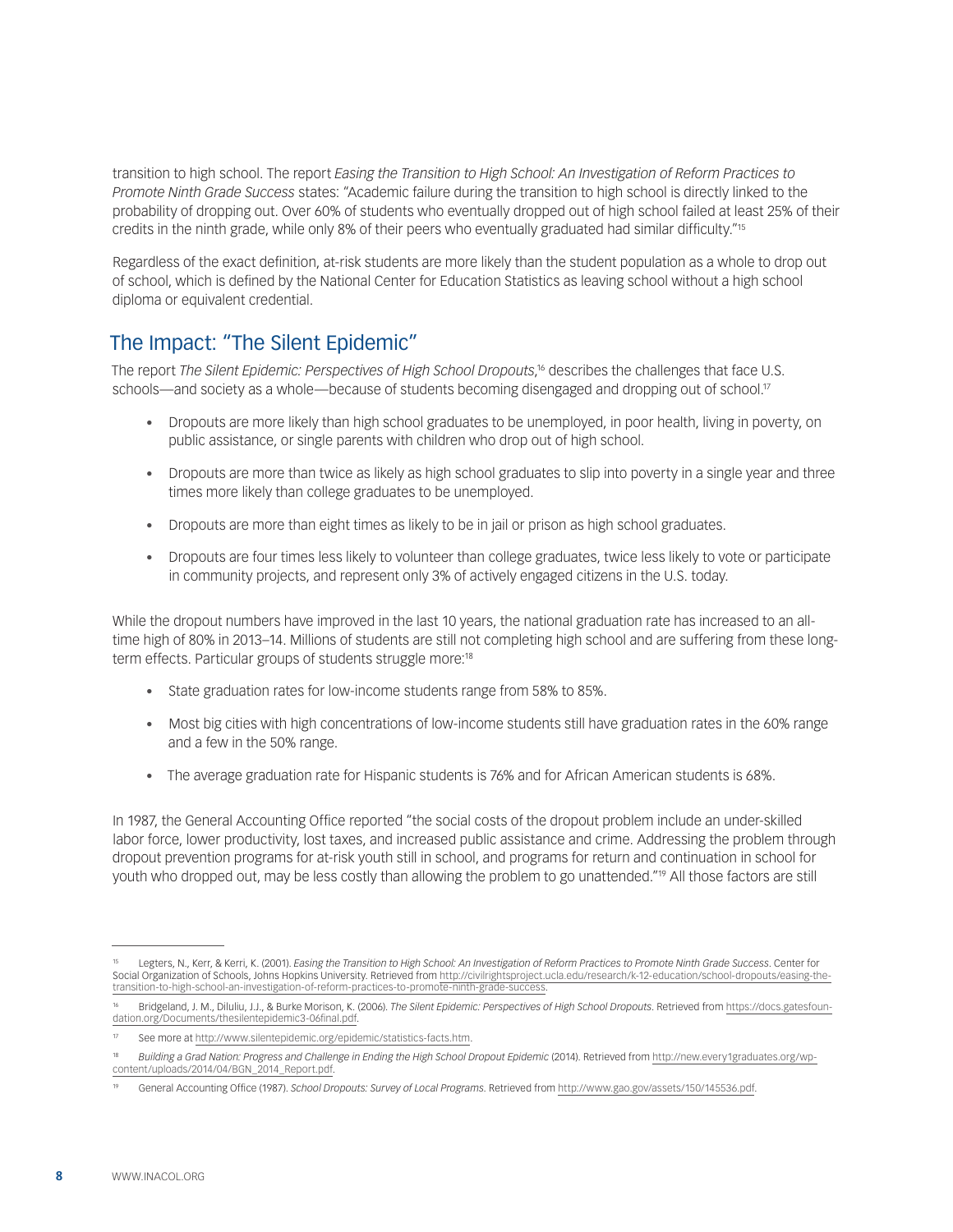true today, and students leaving their education prematurely remain an enormous problem for the public school system. One advantage, more than 20 years later, is the promise that online learning holds as a tool for engaging these students to catch up and get back on track to graduate.

## Options for Credit Recovery Courses

The population of students needing credit recovery overlaps with the population of at-risk students, but the two groups are not exactly the same. Students need to recover credit because they have failed or dropped out of a class. A student who fails several classes is likely to be at-risk, but a student who fails only one class may not be. Conversely, a student may be identified as at-risk due to a variety of factors despite not having failed a single class.

According to the National Center for Education Statistics, 88% of school districts around the country offered some form of credit recovery courses to their students in school year 2009–10.20 In addition, 55% of school districts reported using distance learning (most of which was online) during the 2009–10 school year; more than 60% of those classes were taken for credit recovery. As online and blended learning have grown significantly in the last five years, it is likely those numbers are significantly higher now.

*88% of school districts around the country offered some form of credit recovery courses to their students in school year 2009–10.*

Connecticut became the first state in the country to mandate that all districts with dropout rates of 8% or higher must make an online credit recovery option available to all students.21 In addition, beginning in 2013, Connecticut school districts must provide student support and remedial services, including online learning options, for students beginning in  $7<sup>th</sup>$  grade, to complete any of their high school graduation requirements or end of the school year exams.

Like Connecticut, Iowa focused on credit recovery when Iowans discovered their third largest school district had more than a 10% drop out rate in 2010. They started a personalized program focused on high school graduation. "Graduation Destination" is an online standards-aligned program, which is successfully lowering the drop out rate and increasing high school completion in Iowa.<sup>22</sup>

Programs providing credit recovery or addressing the needs of at-risk students have been offered in in wide variety of contexts and methods. A report from the U.S. General Accounting Office summarized dropout prevention programs in a similar way: "While dropout prevention programs can vary widely, they tend to cluster around three main approaches: (1) supplemental services for at-risk students; (2) different forms of alternative education for students who do not do well in regular classrooms; and (3) school-wide restructuring efforts for all students."23

<sup>20</sup> National Center for Education Statistics (2011). *Dropout Prevention Services and Programs in Public School Districts: 2010-11*. Retrieved from [http://nces.](http://nces.ed.gov/pubs2011/2011037.pdf) [ed.gov/pubs2011/2011037.pdf.](http://nces.ed.gov/pubs2011/2011037.pdf)

<sup>21</sup> Connecticut Public Act No. 10-111. Retrieved from [http://www.cga.ct.gov/2010/ACT/Pa/pdf/2010PA-00111-R00SB-00438-PA.pdf.](http://www.cga.ct.gov/2010/ACT/Pa/pdf/2010PA-00111-R00SB-00438-PA.pdf)

<sup>22</sup> Hart, M. (2015). *Iowa District Offers At-Risk Students Online Option for Graduation*. THE Journal. Retrieved from [http://thejournal.com/articles/2015/07/20/](http://thejournal.com/articles/2015/07/20/iowa-district-offers-at-risk-students-online-option-for-graduation.aspx?m=2) [iowa-district-offers-at-risk-students-online-option-for-graduation.aspx?m=2.](http://thejournal.com/articles/2015/07/20/iowa-district-offers-at-risk-students-online-option-for-graduation.aspx?m=2)

United States General Accounting Office (2002). School Dropouts: Education Could Play a Stronger Role in Identifying and Disseminating Promising Preven*tion Strategies*. GAO-02-240. Retrieved from<http://www.gao.gov/new.items/d02240.pdf>.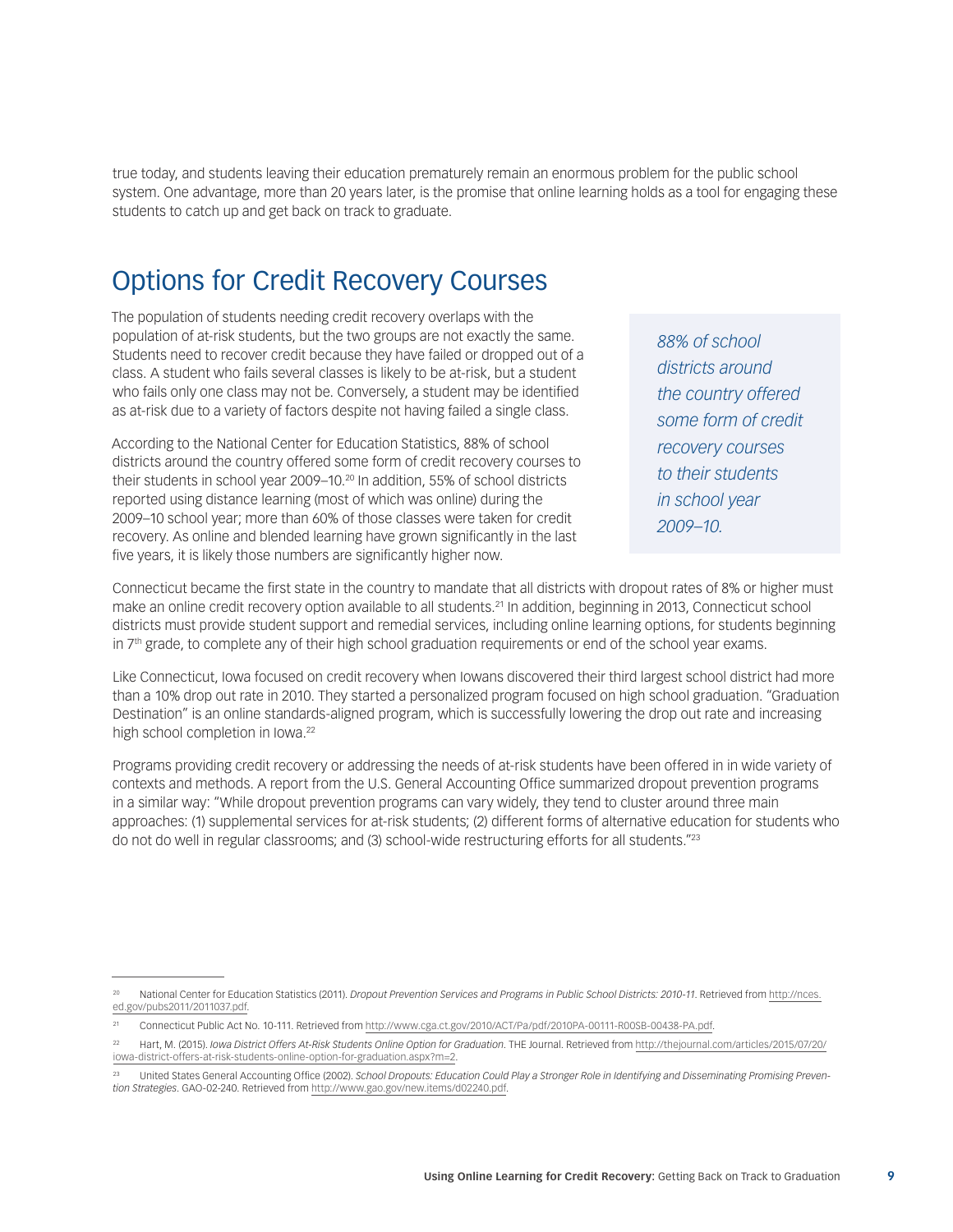Credit recovery programs use a wide variety of instructional strategies, locations and schedules, which include:

- Traditional classrooms during school hours;
- Self-paced learning and open enrollment;
- In the evening and on weekends;
- In summer school:
- At home:
- • At learning centers; and
- Through student-teacher correspondence.

Some schools offer full alternative programs, while others focus on returning the student to the traditional classroom. Some credit recovery programs grant credit only for courses, while others incorporate work experience and community service. Some target at-risk students enrolled in school, while others target dropouts who have left school. Some programs include home-bound students and those with special needs in addition to at-risk students, and some do not. Traditional curricular materials have been used, along with television, video, computer-based instruction, and, most recently, online and blended learning.

### The Current Reality of Credit Recovery Programs

School administrators, policymakers, and politicians experience pressure to raise graduation rates. Too often, the pressure to "do something" conflicts with the need to actually arm students with the skills they need to achieve success in post-secondary education or work. Instead of challenging students to raise their performance to the level they must reach to be successful, too often credit recovery "solutions" have lowered the bar for passing.

Among the worst offenders in this regard are some products and programs that call themselves "online." These are often computer-based software programs that are low-cost, have very low levels (if any) of teacher involvement, and require very little of students in demonstrating proficiency. They are used primarily because they are inexpensive, and they allow schools to say students have "passed" whether they have learned anything or not.

These programs have very little in common with the online learning programs that are raising the bar of rigor and academic achievement for their students. Many teachers and administrators realize that online courses and programs can offer a different kind of learning environment, take advantage of true personalization, and challenge students to achieve at the levels at which they are capable. As one educator says: "Because of the e-learning aspect of our creditrecovery program, it also seems that students have changed their attitudes toward credit recovery. They realize that credit recovery is not all worksheets, repetition, and drudgery; it also means relearning the standards in engaging and interesting formats with lots of visuals and graphics to help students learn."24

### What Can Be Done When Programs Are Competency-Based, Not Credit-Based

The introduction of competency-based learning offers another more targeted strategy to address the specific skills that students need rather than having students take entire courses over again. Students already do their "seat-time" and schools and programs can do a better job of identifying gaps sooner and supporting students to catch up and stay on track to graduate. Why does a student have to wait until he or she fails an entire course before an intervention to make up the learning is provided? Why take an entire course if you know exactly what skills you need to learn? It saves students time and doesn't force them to go through a course that they may have learned and saves schools money.

<sup>24</sup> Washburn, J., Categorical Coordinator, Castle Park Middle School (2004). *Credit Recovery Program Helps At-Risk Students Meet Promotional Requirements*. THE Journal. Retrieved from [http://thejournal.com/articles/2004/08/01/creditrecovery-program-helps-atrisk-students-meet-promotional-requirements.aspx.](http://thejournal.com/articles/2004/08/01/creditrecovery-program-helps-atrisk-students-meet-promotional-requirements.aspx)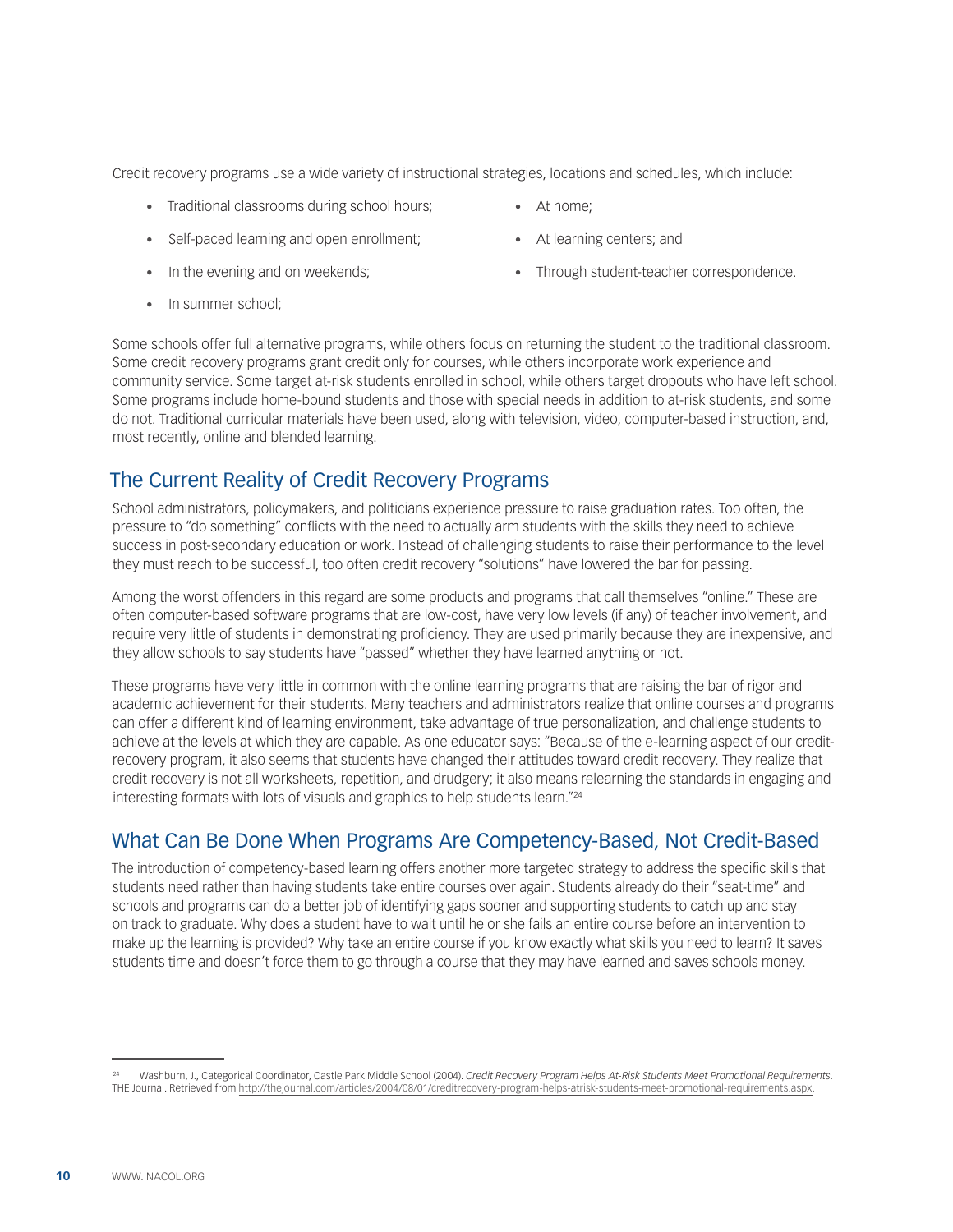*Competency*Works and iNACOL have published a series of papers defining competency-based education and identifying best practices and key policies from around the United States.25 The papers define competency education as learning in which:

- 1. Students advance upon demonstrated mastery;
- 2. Competencies include explicit, measurable, transferable learning objectives that empower students;
- 3. Assessment is meaningful and a positive learning experience for students;
- 4. Students receive timely, differentiated support based on their individual learning needs; and
- 5. Learning outcomes emphasize competencies that include application and creation of knowledge, along with the development of important skills and dispositions.

Many of the earliest competency-based innovations began in alternative schools such as Diploma Plus and Boston Day and Evening Academy. Recently states and districts have realized that competency education has benefits for all students. Over 25% of states are advancing competency education and there are examples of districts in over 67% of states beginning to convert to competency education. The boldest effort is in New Hampshire where they have replaced time-based credits with competency-based credits. Competency-based policies are enabling innovations in supporting students that need additional support. At the Virtual Learning Academy Charter School in New Hampshire, all courses are competency-based, and modular in units, allowing students to retake just the units or competencies they need in order to advance. This is described as "unit recovery" instead of waiting for a student to fail after an entire semester or year in school. Across New Hampshire, schools that have adopted competency-based approaches have seen reductions in discipline issues and significant drops in course failures and dropouts.<sup>26</sup> The approach is finding broader success and being adopted in programs around the country.

#### *Virtual Learning Academy Charter School, New Hampshire*

*Charter school and state virtual school that offers online classes to students statewide*

The Virtual Learning Academy Charter School (VLACS) in New Hampshire is a charter school and also serves as the state virtual school, offering supplemental online classes to students statewide. That includes 62 "competency recovery" courses that allow students to take a whole course, or just the competencies they did not pass.

Each course is made up of a certain number of competencies or fundamentals, and the student needs to demonstrate mastery in these competencies in order to pass the course. If, for example, a student mastered and passed eight of the 10 key concepts or competencies for a course, he or she can re-learn and demonstrate mastery on just those two key competencies, rather than repeating the complete course. The competency recovery program allows the student to work until he or she has a complete understanding of the whole course. According to VLACS, "The focus in a competency-based school, such as VLACS, is on understanding and learning rather than forcing all students to learn at the same rate."

In addition, pacing is determined by each student in collaboration with parents and the teacher, giving students control over how and when they learn. VLACS also emphasizes the relationship between students and teachers, building in a low student:teacher ratio so instructors have the time to connect with each student.

<sup>&</sup>lt;sup>25</sup> iNACOL. Competency-based learning resources. Retrieved from <u>[http://www.inacol.org/resources/resource-search/?search=&resource\\_](http://www.inacol.org/resources/resource-search/?search=&resource_topics=14&resource_types=20&years=&authors=0&organizations=0)</u><br>[topics=14&resource\\_types=20&years=&authors=0&organizations=0](http://www.inacol.org/resources/resource-search/?search=&resource_topics=14&resource_types=20&years=&authors=0&organizations=0).

<sup>26</sup> Haynes, M. (2013). *Strengthening High School Teaching and Learning in New Hampshire's Competency-Based System*. Alliance for Excellence in Education. Retrieved from<http://all4ed.org/reports-factsheets/strengthening-high-school-teaching-and-learning-in-new-hampshires-competency-based-system/>.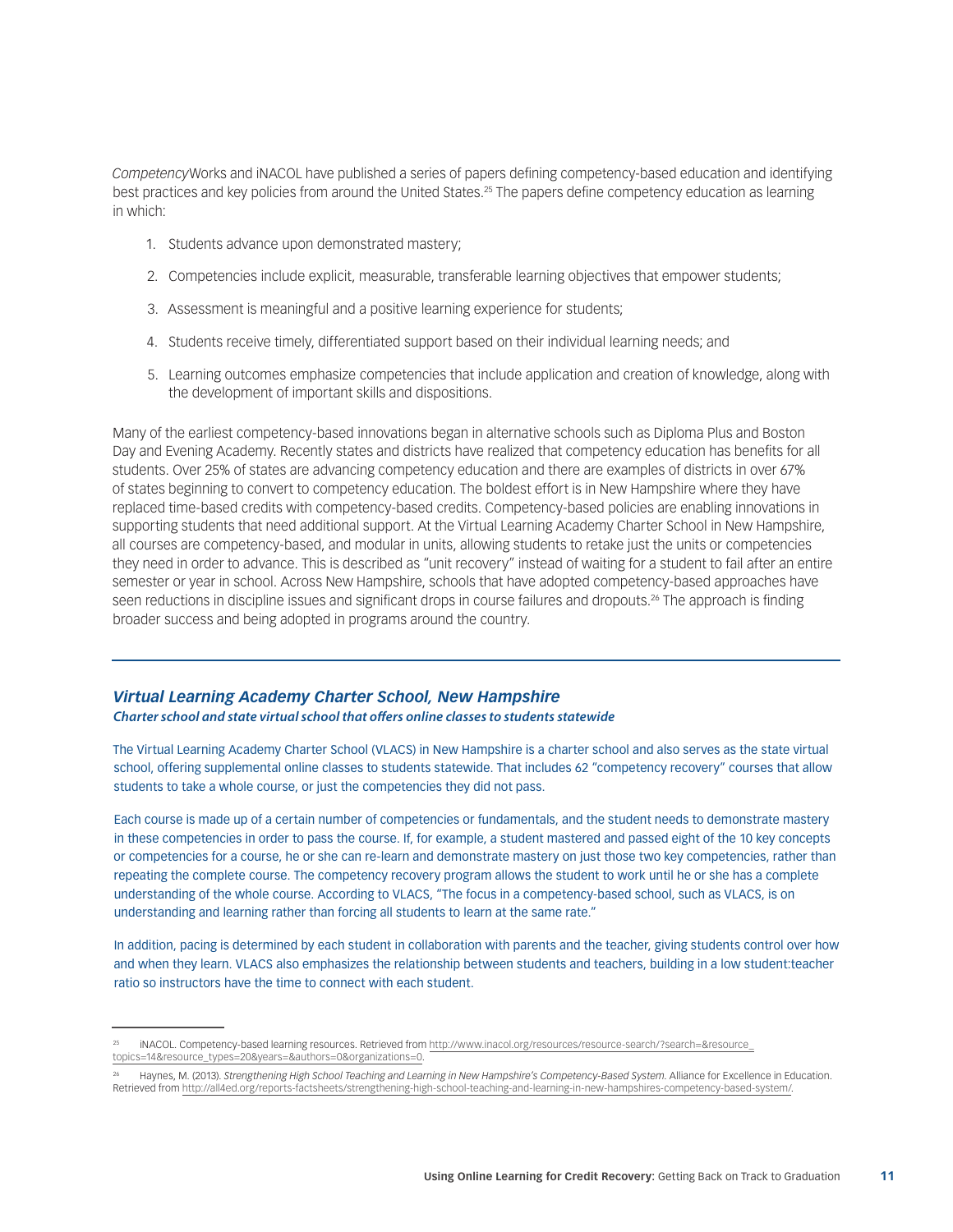*Holding all students to high levels of expectations and providing supports to achieve mastery are key to equity.*

Competency-based learning gives students the opportunity to complete lessons that demonstrate their mastery of content as well as the support they need if they are having difficulty with specific content. A true competency-based approach requires the students to advance upon demonstrated mastery—often through a "performance" of demonstrating the competencies and creating evidence of the deeper knowledge, skills and dispositions acquired. In online education, learning management systems collect samples of student work, or evidence of learning from completed performance tasks. Students in competency-based learning environments have clear and explicit learning objectives and assessment is a meaningful process—so when a student does not demonstrate mastery, there are immediate feedback loops and supports to differentiate instruction. Digital content and tools can be very helpful for unit recovery and credit recovery.

When students are struggling, teachers must identify the interventions that will best meet the student needs and differentiate instruction. The supports and assessment based on student evidence are key.

There is an important distinction between competency-based learning and self-paced online courses. Many credit recovery programs utilize flexible pacing, particularly when course content is delivered online. The courses are often self-paced, often accessed from a school computer lab with a teacher facilitating the students to ensure that they can get the support they need.

Online and blended learning offer a delivery mode and are not necessarily "competency-based" by nature. To realize their potential, the instructional model designs need to be student-centered and competency-based. Competency-based instructional and assessment models using online and blended learning need to require demonstration of competency through a performance with evidence of mastery showing what a student knows and can do. To this end, online and blended credit recovery programs.

Adaptive content and technologies have the potential to be used as part of the instructional and assessment models for the following purposes:

- 1. Leveling: help students and teachers understand and pinpoint student proficiency levels upon entry for benchmarking student needs using data on differentiated lexile levels;
- 2. Real-time Scaffolding (RtS) with In-Course Corrections: providing content engines with adaptive artificial intelligence allowing differentiation of student needs "in the moment." These online learning programs can both identify the pre-requisite skills needed as well as recommend content and scaffolds to build the knowledge and skills toward mastery. A student can then catch up and get back on track with teacher pacing, grade level, and college- and career-ready expectations;
- 3. Creating Limitless Pathways: adaptive technologies that provide students and teachers with multiple pathways to ensure that students have more choices to move ahead when ready and on the learning edge of their "zone of proximal development." Thus, a student can always be working on the next sequential unit or lesson as he or she demonstrates competency. This helps to keep students fully engaged on the learning pathway and progression appropriate to their level with flexibility to move ahead;
- 4. Recommendation Engines: online systems that use adaptive technologies so that the system recommends content objects based on student proficiency levels and interests.

It is important to emphasize that not all online and blended learning programs used for credit recovery are competency-based. Flexible pacing does not equal competency-based learning, but flexibility could be one element in helping students catch up to proficiency. Demonstrated mastery through exemplary student work is central to competency-based education. Online and blended learning programs can offer digital content, tools and adaptive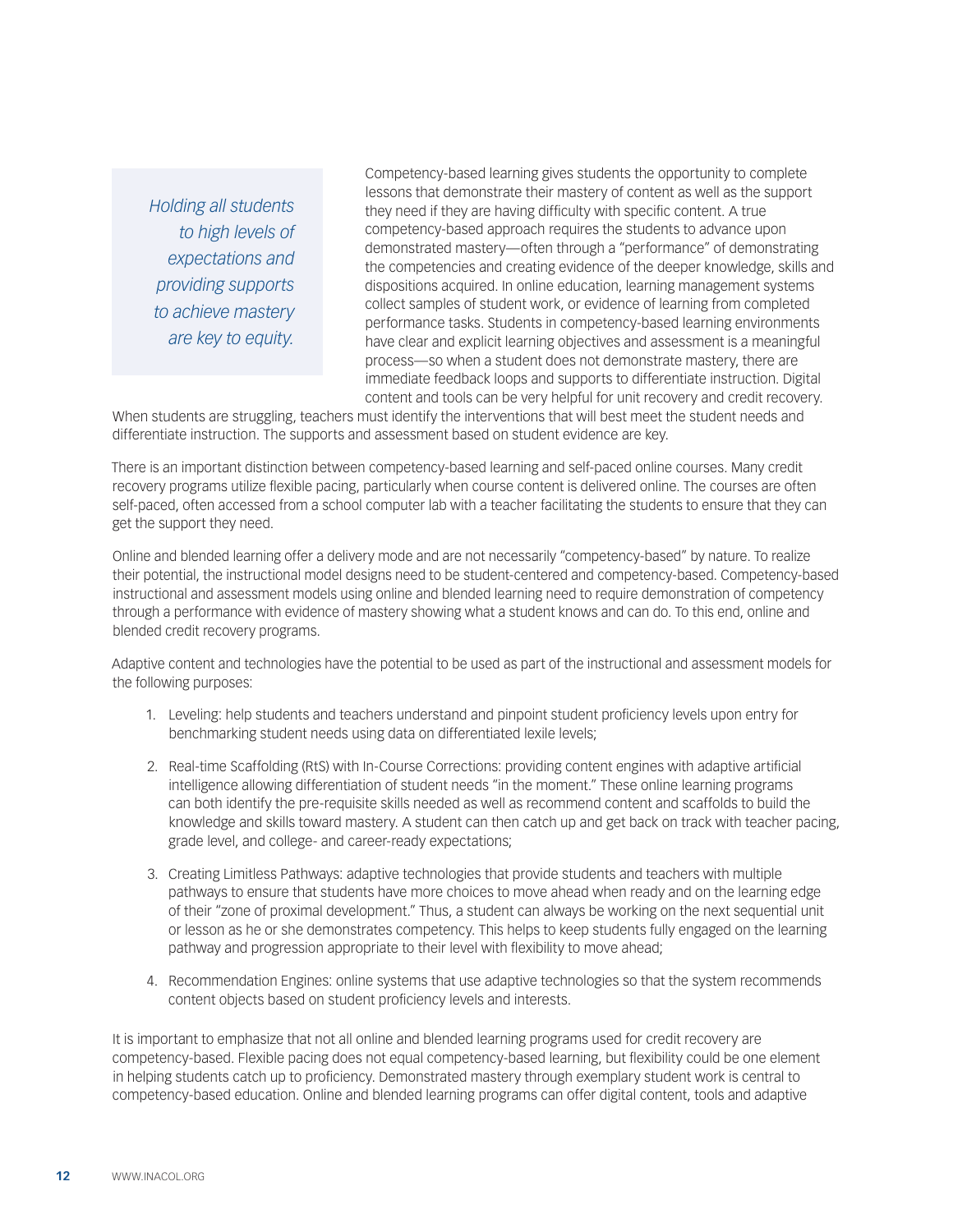technologies that provide specific functions and resources that are valuable in supporting personalized and competency-based delivery models.

Holding all students to high levels of expectations and providing supports to achieve mastery are key to equity. Programs should be designed with strong supports and interventions when students are not proficient and provide supports until proficiency is reached.

### Which Approach is Right for Your Program?

No single approach to credit recovery comprehensively addresses the needs of all at-risk students.

1. Think about the "Why?" behind your credit recovery program.

The goals related to credit recovery and at-risk students vary with each online program, and often include one or more of the following:

- Helping students make up credits to meet graduation requirements;
- Meeting graduation deadlines;
- Preparing students for state exams;
- Getting dropout students back in school;
- • Providing educational options for all students; or
- Meeting budgetary concerns while trying to serve all students.<sup>27</sup>
- 2. Examine the current research and resources that suit your context.

Online credit recovery programs should have research-based and clearly articulated student supports. Offering online credit recovery courses alone does not guarantee effective supports and interventions; however, many online learning programs enable educators to use data and technology to better identify each individual's learning gaps and needs to address them with differentiated supports.

The U.S. Department of Education published a report in February 2014 with key resources to help schools integrate in-person instruction with online content delivery to strengthen credit recovery programs.28 This report notes that by "adopting a blended learning model, credit recovery programs can enhance online content delivery by personal instruction customized to meet student needs and school goals." The report identifies program examples and checklists for credit recovery programs in four categories:

- 1. Organizational structures;
- 2. Instructional strategies;
- 3. Student support strategies; and
- 4. Postsecondary strategies.

<sup>27</sup> Wisconsin Virtual School. Retrieved from <http://www.wisconsinvirtualschool.org/crcourses.cfm>.

<sup>28</sup> U.S. Department of Education (2014). *Blended Credit Recovery: Strategies for Integrating In-Person Instruction into an Online Credit Recovery Program*. Retrieved from [http://www.schoolturnaroundsupport.org/sites/default/files/resources/blended\\_credit\\_recovery.pdf.](http://www.schoolturnaroundsupport.org/sites/default/files/resources/blended_credit_recovery.pdf)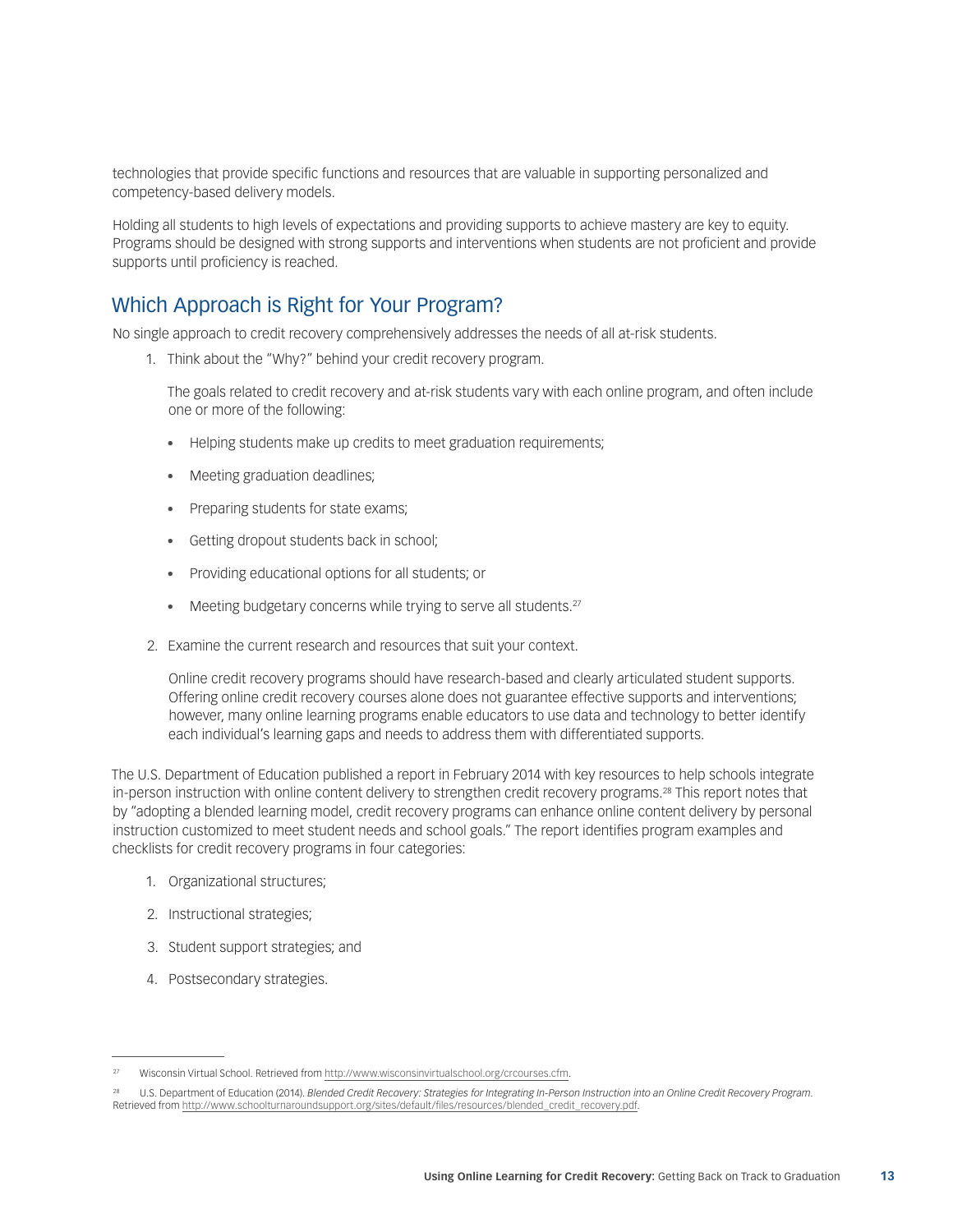#### *Ensuring Quality*

*Does your program ensure appropriate student supports by:*

- $\checkmark$  Providing students with needed structure, motivation, and inspiration
- $\checkmark$  Allowing personal and informed intervention through data analysis
- $\checkmark$  Provides academic interventions and supports to augment content and skill gaps revealed through online course materials
- **►** Ensuring students are on-track to graduation by regular check-ins, offering graduation specialists, social supports, mentors, advocates and/or life coaches
- $\checkmark$  Having extended hours of student support and instruction

#### *Does your program ensure appropriate academic rigor by:*

- $\checkmark$  Encouraging deep learning through multiple instructional strategies and varied opportunities for students to apply concepts and practice
- $\checkmark$  Focusing on transparency, student agency and habits of learning
- **✓** Engaging students in peer-to-peer intellectual inquiry, discussion, and exploration of content
- $\checkmark$  Engaging students in reading, writing, and critical thinking across the curriculum
- Enabling student control of certain aspects of learning
- Accommodating explicit collegebound instruction, messaging, bridging, and skill-building
- $\checkmark$  Supporting student advancement to increasingly challenging material, thereby expanding the focus of credit recovery from graduation to postsecondary readiness
	- *Adapted from Blended Credit Recovery: Strategies for Integrating In-Person Instruction into an Online Credit Recovery Program.29*

The report also offers a program evaluation tool, as well as tools to help select strategies for program implementation.

### Guarding for Equity

Both promising practices and policies need to be analyzed in improving strategies for helping students to get back on track to graduation. Many schools have policies that if students miss a certain number of days, then students cannot earn the credit. Thus, students with chaotic lives, in foster care, having to meet court hearings, having to take care of family, trying to balance jobs, disengaged from school, or are suspended because of behavioral issues may miss either some classes or whole days of school without opportunity to catch up on those units. Thus, we force them to take the entire class in credit recovery.

These students are often having problems in school for a reason—many have experienced a lot of failure in their lives —so it is important that programs are holistic in helping them to rediscover themselves as learners, engaging in how to navigate towards success, making room for the emotional parts of learning to be addressed, developing grit, using methods to self-reflect and persevering when they are facing challenges and they need to learn. Ultimately, it is about building the habits of learning within the process of acquiring the content knowledge, skills and dispositions to succeed.

Schools need to address underlying root issues and providing student supports. There are difficult issues that need addressing systemically such as the over-use of suspension and expulsion, which is disproportionately used for kids of color, and this means that they miss school or have to seek other alternative sources of education more frequently.

Credit recovery programs are designed to be helpful and offer additional pathways for student success but if they are not of high quality, if the courses are low-rigor or if they do not meet the actual academic needs of students, these programs could be providing a lesser quality of education. It's a gray area when designed well, credit recovery is an alternative pathway to graduation, when designed poorly, it becomes a problem of unequal education. Ensuring students are successful at each stage of their academic lifecycle is important and the gaps should be addressed in real-time with supports. Providing high-quality pathways to learn, ensuring high levels of learning and depth of learning, and providing the student supports to achieve mastery of the knowledge, skills and dispositions are critical.

<sup>29</sup> U.S. Department of Education (2014). *Blended Credit Recovery: Strategies for Integrating In-Person Instruction into an Online Credit Recovery Program*. Retrieved from [http://www.schoolturnaroundsupport.org/sites/default/files/resources/blended\\_](http://www.schoolturnaroundsupport.org/sites/default/files/resources/blended_credit_recovery.pdf) [credit\\_recovery.pdf](http://www.schoolturnaroundsupport.org/sites/default/files/resources/blended_credit_recovery.pdf).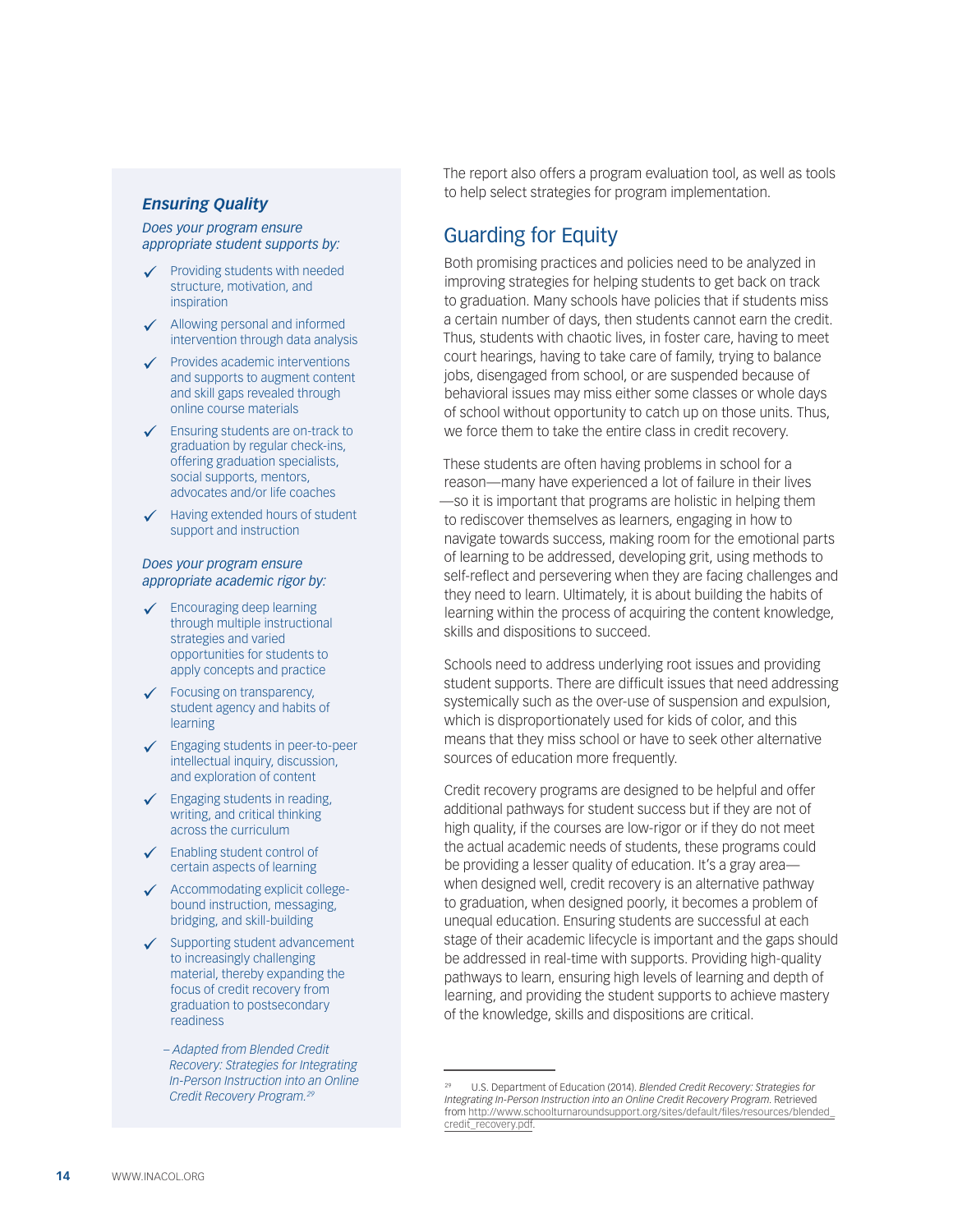### How States and Districts Offer Credit Recovery

There are a wide variety of programs offering online and blended learning credit recovery options to students in districts around the country. Some of these programs work within traditional high schools, others support students in high schools across an entire state, while others are full-time alternative schools focused on serving students at risk of dropping out.

### *State Virtual Schools*

State virtual schools, created by legislation or by a state-level agency, provide a variety of supplemental online learning opportunities to students across the state. Most, if not all, of the 25 state virtual schools in operation around the country offer credit recovery classes to students to supplement their full-time course schedule at their traditional high school.

- Montana Digital Learning Academy provided almost 4,000 course enrollments in credit recovery courses in school year 2012–13, primarily serving students in larger districts in Montana.
- West Virginia Virtual School provided 2,059 course enrollments through its onTargetWV credit recovery program in school year 2012–13.
- Florida Virtual School allows all of its courses to be taken for credit recovery, and they also began offering intensive summer credit recovery courses in 2012 (see full program description below).
- • Alabama ACCESS began offering 19 credit recovery classes in 2013–14. The courses permit students to prove mastery in units, allowing them to move past units in which they are proficient and concentrate on units in which they need additional work. All ACCESS courses are free to students enrolled in Alabama public schools in grades 8–12.



#### **2014 STATES WITH STATE VIRTUAL SCHOOLS:** COURSE ENROLLMENTS IN STATE VIRTUAL S FIGURE 1: COURSE ENROLLMENTS IN STATE VIRTUAL SCHOOLS

Source: *Keeping Pace 2014*, Evergreen Education Group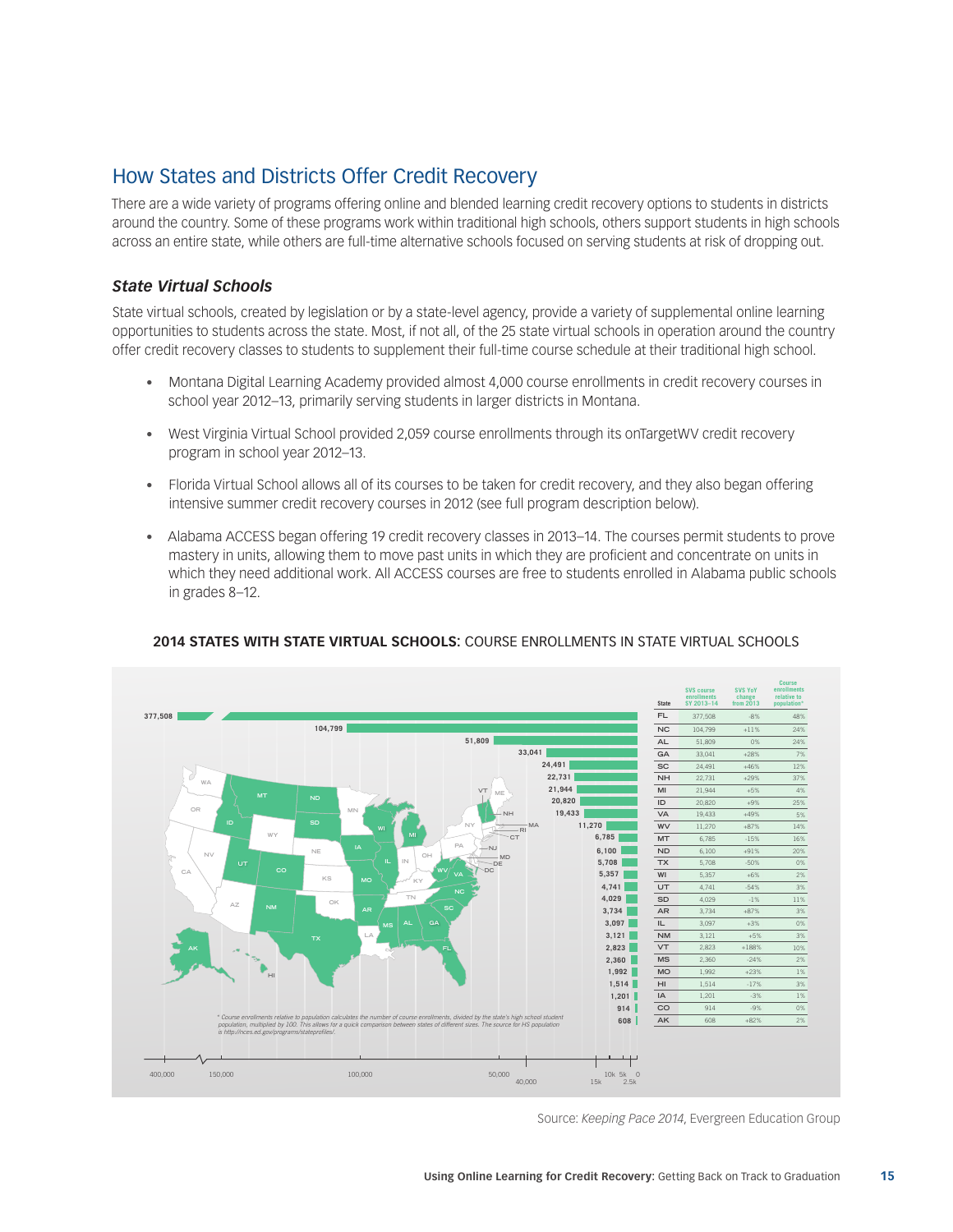### *Traditional District Programs*

The growth of district online and blended learning programs is a significant trend across the United States with a majority of public school districts creating their own programs for online credit recovery. District credit recovery programs can be scheduled before or after school, during a scheduled class period, during summer school, or in fulltime alternative programs.

- Omaha Public Schools (OPS) eLearning, which initially partnered with the National Repository of Online Content (NROC) Project to build credit recovery classes, has evolved into a blended learning program for all students, but still offers a wide variety of credit recovery courses to students.
- Washington D.C. students access credit recovery classes through PLATO Learning (Edmentum) and Apex at 14 high schools across the district. In order to allow students to stay on track for a four-year graduation, students can earn up to three credits during after-school credit recovery sessions. Students also have the option of taking summer school classes that are longer than typical semester classes in order to give these students more time to work through the material.
- Lufkin ISD in Texas serves about 150 students each year in its blended credit recovery courses through Edgenuity during school hours as well as after school. Teachers can modify the course content and monitor student progress through the online system, but also work with the students during the scheduled class time.

### *Charter Schools*

Full-time credit recovery charter schools are opening around the country, which offer both full-time and individual courses for credit recovery.

- • The Virtual Learning Academy Charter School (VLACS) in New Hampshire is a charter school and also essentially the state virtual school, offering supplemental online classes to students statewide. The VLACS course catalog includes 62 "competency recovery" courses that allow students to take a whole course, or just demonstrate the competencies she or he did not pass.
- NET Charter High School in New Orleans offers credit recovery classes to students via Edgenuity in a computer lab. These courses are often taken by students who are struggling and unlikely to be reading at grade level. The teachers work "extensively with the students on note-taking skills, supplementing the creditrecovery classes with more personalized instruction, and prepping the students for the content they will encounter online."30

### *Post-Secondary Programs*

Post-secondary programs offer supplemental courses for students to recover credit, either during the school year or summer.

• Kirkwood High School Distance Learning is a program of the Kirkwood Community College which serves school districts across Iowa to offer online transfer credit courses for credit recovery students (\$150 per Iowa student per course). Kirkwood served 848 course enrollments in school year 2012–13, a 38% increase from 2011–12.

<sup>30</sup> Carr, S. (2014). *Credit Recovery Hits the Mainstream*. Education Next. Retrieved from <http://educationnext.org/credit-recovery-hits-mainstream/>.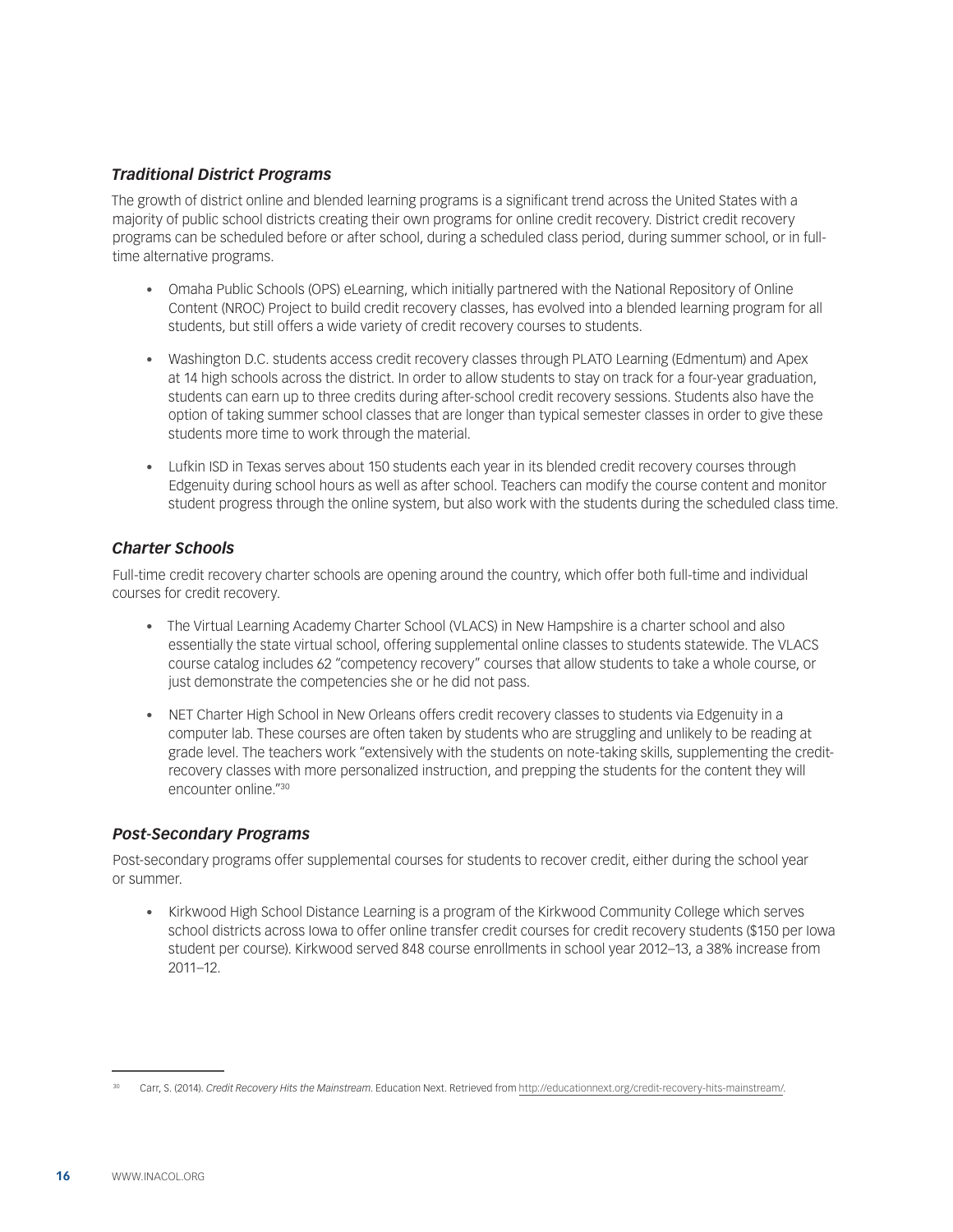#### *Nonprofit Services and Programs*

Innovative nonprofit programs support or become the school-level efforts to help students. These programs partner with high schools to identify and support these students, offering tutoring and other services.

- • YouthBuild programs create authentic career connections to motivate and engage at-risk students. They offer low-income young people ages 16 to 24 the opportunity to work full time for six to 24 months toward their GEDs or high school diplomas while learning job skills by building affordable housing in their communities. Today, there are 273 YouthBuild programs in 46 states, Washington, D.C. and the Virgin Islands engaging approximately 10,000 young adults per year.
- • Colorado Youth for a Change is a nonprofit working to support at-risk students in Denver Public Schools. One program offers credit recovery courses to students and another offers at-risk students a solid support network to help prevent the student from failing (see the full program description below).

## Alternatives to Credit Recovery

In addition to the various programs serving credit recovery needs, some states are addressing the need for flexibility in how long it takes for students to complete classes. With more and more students taking online classes, it is possible for students to have extended time to complete a course. In Utah, the Statewide Online Education Program allows students to choose courses from among multiple providers and have their per-pupil funding follow them at the course level.31 The program provides incentives to online providers to continue to support students who do not complete courses on time, but still within an allowable time period, by allowing for partial final payment.

## Case Studies and Promising Programs

As more schools and programs use online and blended learning options for credit recovery and at-risk students, there is a growing body of effective online instructional strategies. The examples that follow demonstrate some of these successful practices.

### *Florida Virtual School*

*Credit recovery courses delivered by a state-led supplemental program*

Florida Virtual School (FLVS) is the largest online program in the United States, and one of the most established. In the early days of the program, most students were seeking Advanced Placement® courses, accelerated learning opportunities, or scheduling flexibility. FLVS served more than 410,000 course enrollments in school year 2012–13; any of the courses in its catalog may be taken as credit recovery. FLVS students who are recovering credit are not segregated into special class sections and are mixed readily with their peers.

In addition, FLVS launched a summer credit recovery program in 2012. Courses are designed to be started together in cohorts and completed in a set amount of time (unlike typical FLVS self-paced, open-entry courses). The intensive, fast-moving courses are teacher directed and include discussions and assessments. Robin Winder, the Director of Student Learning, noted that, "If students need more content and longer time, we will counsel them back to a more self-paced FLVS course." There were 6,399 course enrollments in these courses in school year 2012–13.

Utah's Statewide Online Education Program. Retrieved from <http://www.schools.utah.gov/edonline/>.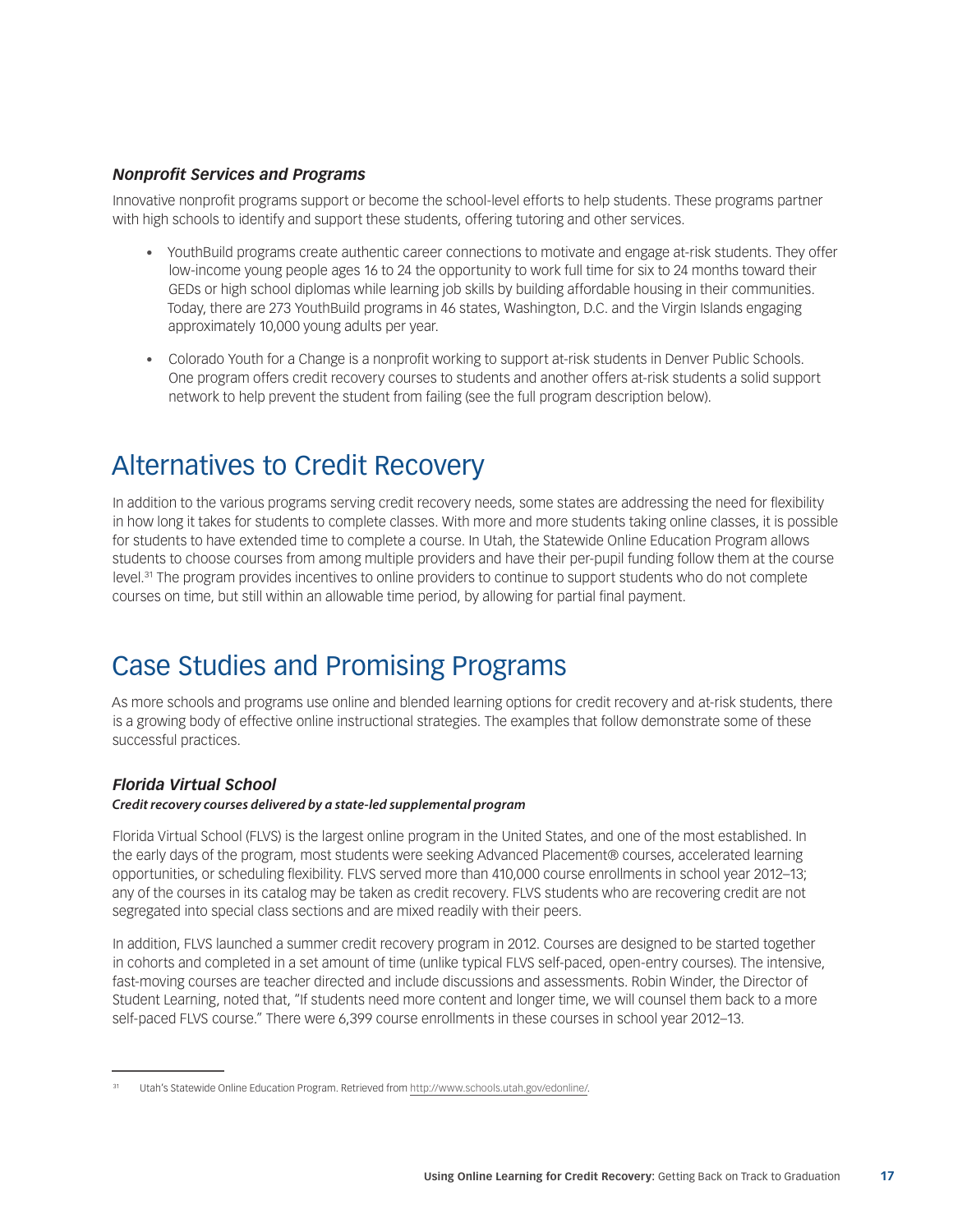Both types of online courses lend themselves to personalization, which instructors believe is key to success for these students. "Some people still raise the question, 'If the students are not motivated enough to pass the course in the classroom, how can we expect them to be self-motivated in an online course?' We find very little difference in the level of motivation between students seeking credit recovery and other FLVS students," according to Tania Clow, Community Relations Specialist. "They all come to FLVS for specific reasons with a drive to succeed. Our personalized learning approach helps students stay focused on their goal." If motivational or behavioral issues do arise, FLVS provides counseling, student supports, or they work with the student's local school counselor to continue supporting the student individually.

Success rates for students recovering credit have been remarkably similar to rates for the entire FLVS student population. In the 2012–13 school year, FLVS students who took designated credit recovery courses had a passing rate of 80.1%.

A significant number of online programs outside Florida use FLVS curriculum, and the use of FLVS online curriculum for credit recovery has risen dramatically in recent years. This growth, in part, drove the development of diagnostic testing as part of the FLVS courses for appropriate leveling. For example, pre-tests in math courses identify both the material the student has mastered and the material that is still problematic so the students can fill gaps and accelerate progression to stay on track.

#### *Putnam County Schools Virtual Instruction to Accentuate Learning (VITAL Program), Tennessee Credit recovery courses offered by a school district in a blended environment*

"We've experienced success by placing all of our blended learning initiatives under one program— VITAL. We're giving students district-wide class options they wouldn't normally be able to take, or that they would take but want the opportunity to move at their own pace. All of these classes, from high school dual enrollment down to elementary school Spanish—will allow students to get what they want in their education, and are all under one umbrella."

– Sam Brooks, Personal Learning Coordinator, Putnam County Schools

The Putnam County Schools Virtual Instruction to Accentuate Learning (VITAL) program began in 2008 as a small online credit recovery program that served only 100 students district-wide in its first year. The original program was ineffective in helping students recover credits and master content. As a result of the failure, district leaders redesigned the district's instructional strategy and created VITAL.

VITAL focuses on ensuring that students who are behind can catch up within a class or recover credits if they have failed a class. Unlike some programs that do not engage with students until they have failed a class, VITAL works with classroom teachers to promote formative assessment by intervening when students are falling behind. The teacher assigns online modules for students to work on during nine-week blocks to replace failing grades within a current course. Students may work on the modules at home, during lunch, and after school. Students may also take part in credit intervention during fall and spring breaks to catch up in classes in which they have fallen behind by working at their own pace using online modules. A third credit intervention program, called Smart Lunch, is for students who did not pass a course, but earned a grade of 65% or higher and passed the end-of-course exam (if one exists) for that course. In this program, teachers staff an hour-long lunch period in which students work on digital modules to make up the difference in points to receive a passing grade in the course.

At the high school level, VITAL combines an online "originating teacher," who is certified and highly qualified in the subject area, with an onsite facilitating teacher who is an active participant in the student learning experience. This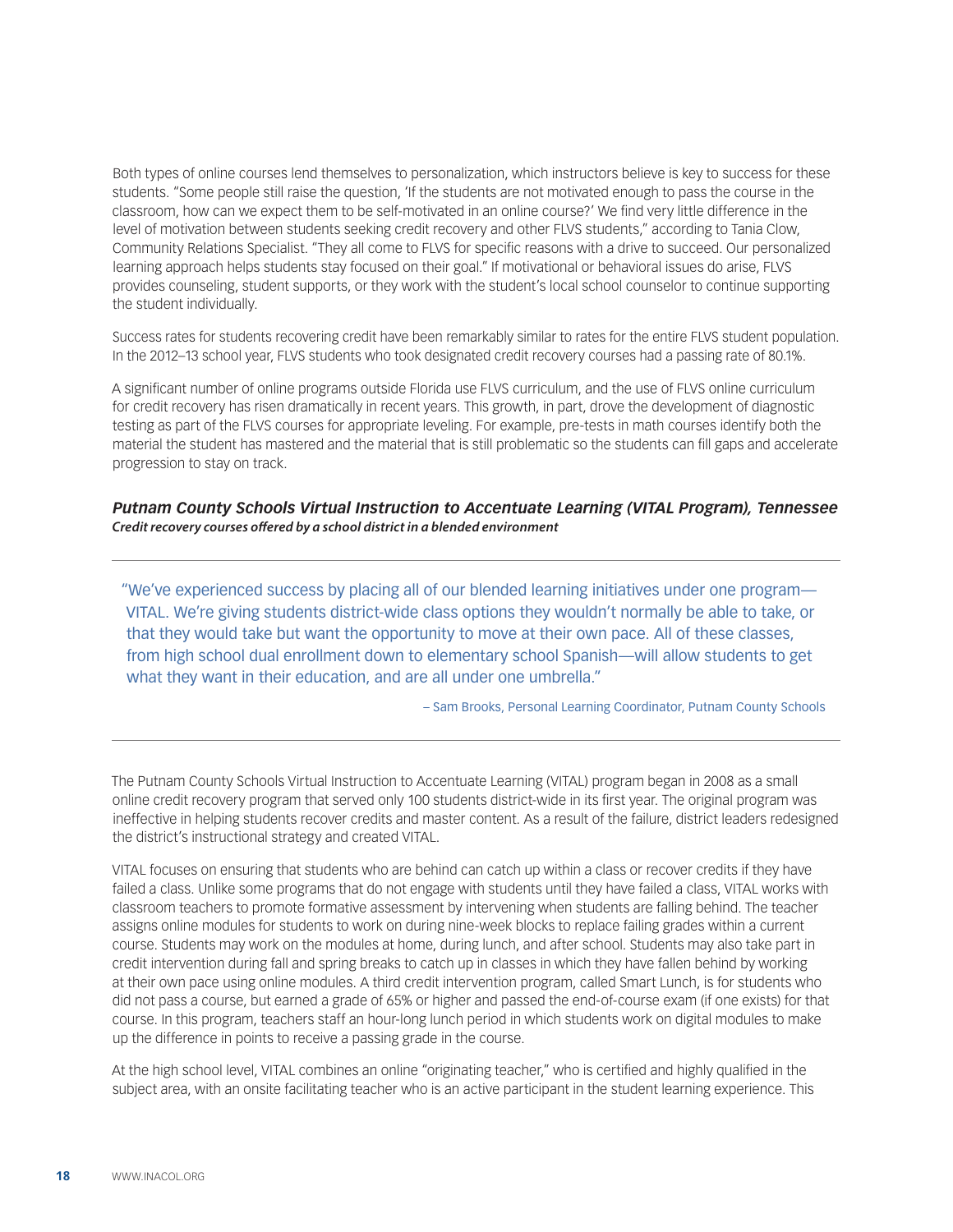"team teaching" instructional strategy has proven extremely successful in ensuring the students receive timely feedback to keep them on track. The facilitators answer to the head of VITAL and handle all components of blended learning at their school. With blended learning expanding across the district, the elementary and middle schools also have an onsite blended learning coordinator.

VITAL has acquired online courses and licenses from Florida Virtual School, Odysseyware, Edgenuity, and CompassLearning. VITAL uses the Blackboard learning management system and Genius student information system to manage students and content in blended courses and the NWEA MAP for assessing student progress. Using content that the district can edit allows VITAL to customize courses based on demonstrated student needs.

Additional VITAL program elements include the following characteristics.

- • VITAL Collegiate High School provides dual credit with three local colleges and one university. In each semester of the 2014–15 school year, at least 300 students were taking one or more dual-enrollment classes, totaling more than 1,000 course enrollments.
- All 9<sup>th</sup> grade students in the district take a nine-week online personal finance course through VITAL.
- • Homebound students work with online courses and receive instruction from an online teacher, which allows them to keep pace with students in the school. This approach allows students to work with a highly qualified teacher in each subject area, instead of only with the homebound teacher.

District leaders believe that VITAL is improving student achievement in multiple areas. In particular, the program has produced impressive student gains in credit intervention and credit recovery in Cookeville High School. When the district first introduced credit intervention in 2012, it reduced failure rates by one third in its first semester, and the rates have remained at this level ever since. In Smart Lunch, 45 out of 52 assigned students received credits in courses they would have failed during the 2013–14 school year. Between credits saved through interventions before students fail a class and credit recovery after students fail a class, VITAL has saved or recovered more than 300 course credits. This has played a key role in increasing Cookeville High School's graduation rate from 86% to 94%, and the district's graduation rate from 86% to 93%, between 2008 and 2014.

### *Wichita Public Schools, Kansas32*

#### *Learning centers for district students who have failed a course and under-credited, over-age students*

Wichita Public Schools (WPS) launched a dropout recovery and credit recovery program called Learning Centers in 1999. WPS initially used server-based software to allow students to access courses on computers, but shifted to Apex Learning during school year 2007–08. Students access online courses from their schools or from three learning centers around the city, receiving help from certified teachers and support specialists regardless of where they access courses. During the 2013–14 school year, Wichita's credit recovery centers helped 890 students complete 1,023 courses.

The online courses allow students to move quickly through content they have mastered and spend more time on content they are struggling to understand. The courses are self-paced, and students can enroll at any time.

All eight of the district's traditional high schools have credit recovery centers located inside the school buildings where students can go during and/or after school to retake the courses they have failed. One or two teachers who teach at

<sup>32</sup> Wichita program description taken from the Clayton Christensen Institute's Case Study written by Katherine Mackey. Retrieved from [http://www.christens](http://www.christenseninstitute.org/publications/wichita-public-schools-learning-centers-creating-a-new-educational-model-to-serve-dropouts-and-at-risk-students/)[eninstitute.org/publications/wichita-public-schools-learning-centers-creating-a-new-educational-model-to-serve-dropouts-and-at-risk-students/](http://www.christenseninstitute.org/publications/wichita-public-schools-learning-centers-creating-a-new-educational-model-to-serve-dropouts-and-at-risk-students/).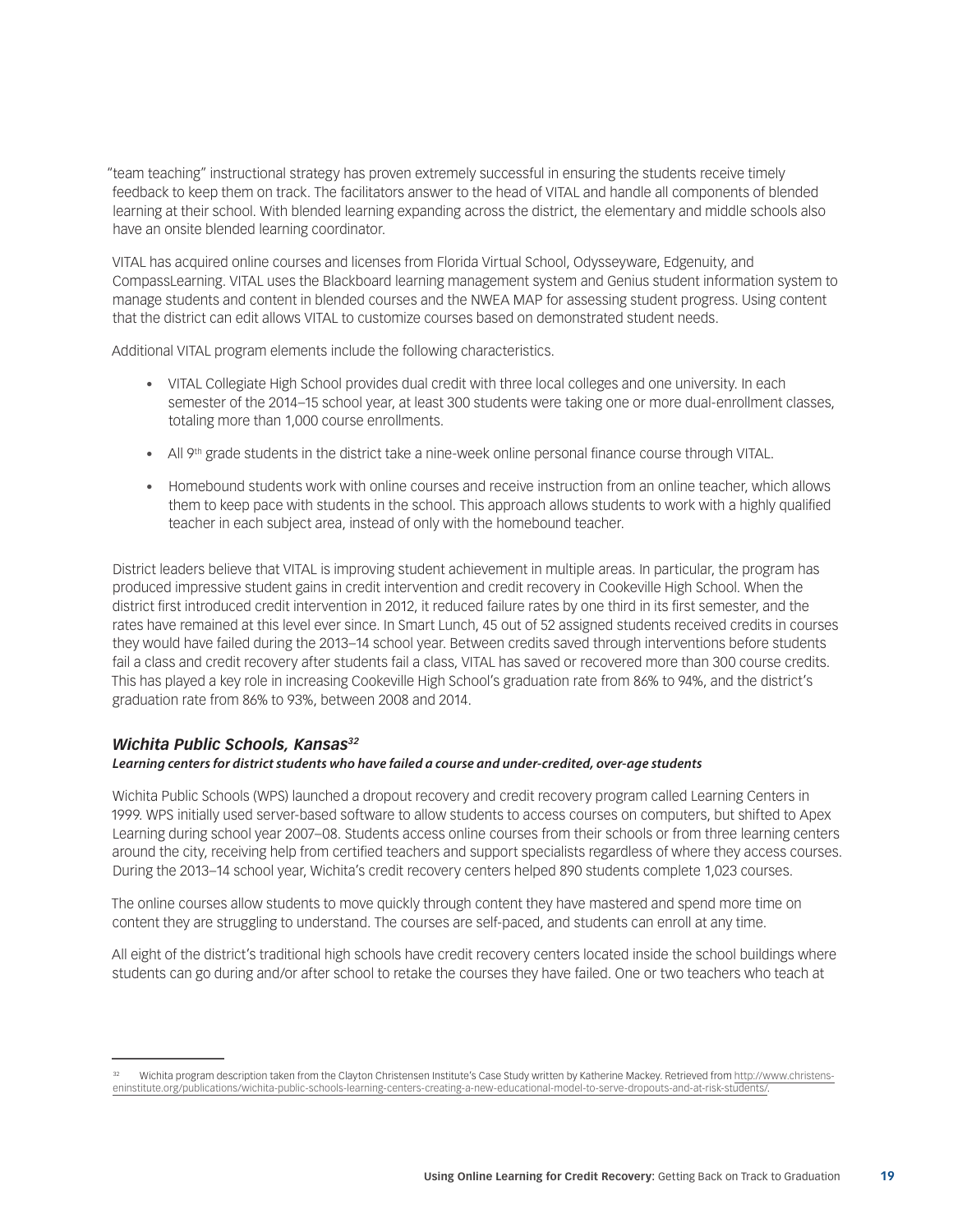the high school where the credit recovery center is located take turns staffing the center after school in exchange for hourly pay.

The credit recovery centers are open varied hours to accommodate different student schedules. Student attendance is not required during set days or hours. This flexibility allows students to work around their after-school activities and enables the centers to serve a greater number of students.

To motivate students to finish their online courses, the district charges current high school students a fee of \$90 per half-credit course (dropouts pay a yearly registration fee of \$5), but offers at least 250 scholarships every year to students who cannot afford to pay the course fee. The Learning Centers do not require student attendance during set hours each day. Although students can set their own schedules, the program requires them to complete at least a half credit each month and attend the centers for at least 15 hours per week to remain enrolled. Outside of these requirements, students are free to divide their study time between the Learning Centers, where they have access to a teacher, and home. This flexibility allows students to work around their employment and family schedules—and it also enables the Learning Centers to serve a greater number of students.

Each Learning Center employs: a) licensed teachers, b) a counselor, and c) a student support staffer, who coordinates and arranges for various services such as mentoring, child care, transportation, meal vouchers, and housing.

By 2010, the district was operating three dropout recovery centers and eight credit recovery centers. The program served 946 students in 3,904 half-credit courses and had a waiting list of more than 300 students during the 2008–09 school year. The district's graduation rate continues to rise, partially as a result of the district's focus on supporting its students who are behind in credits.

The three dropout-recovery centers have collectively helped over 1,200 students earn their high school diplomas since 1999.

#### *Colorado Youth for a Change*

*Unique nonprofit that offers credit recovery courses as well as early intervention programs to students at risk of dropping out*

*"Failing ninthgrade Algebra is the reason many students are left back in ninth grade, which in turn is the greatest risk factor for dropping out."* In *Locating the Dropout Crisis*, Balfanz and Letgers identify: "Failing ninthgrade Algebra is the reason many students are left back in ninth grade, which in turn is the greatest risk factor for dropping out."<sup>33</sup> This is the driving force behind the programs at Colorado Youth for a Change (CYC), a Colorado nonprofit that works with nine school districts in the Denver area. CYC coordinates all dropout recovery and credit recovery efforts for Denver Public Schools, focusing on 9<sup>th</sup> and 10<sup>th</sup> graders. CYC offers a variety of program options for different students.

An online credit recovery program at one high school allows up to 25 students to work individually in a computer lab to complete their coursework. One or two teachers and CYC volunteers support students in their coursework and track the number and types of credits students need to pass. Students complete classes that range from 4–8 units long. Each unit consists of two tests, one computer-scored and one written test scored by a teacher. Students must pass each test with scores of 80% or higher in order to complete the unit and move on to the next unit. Once both tests are passed for each unit, the student has completed the course and earns five credits.

<sup>33</sup> Balfanz, R., & Letgers, N. (2004). *Locating the Dropout Crisis*. Retrieved from <http://www.csos.jhu.edu/crespar/techReports/Report70.pdf>.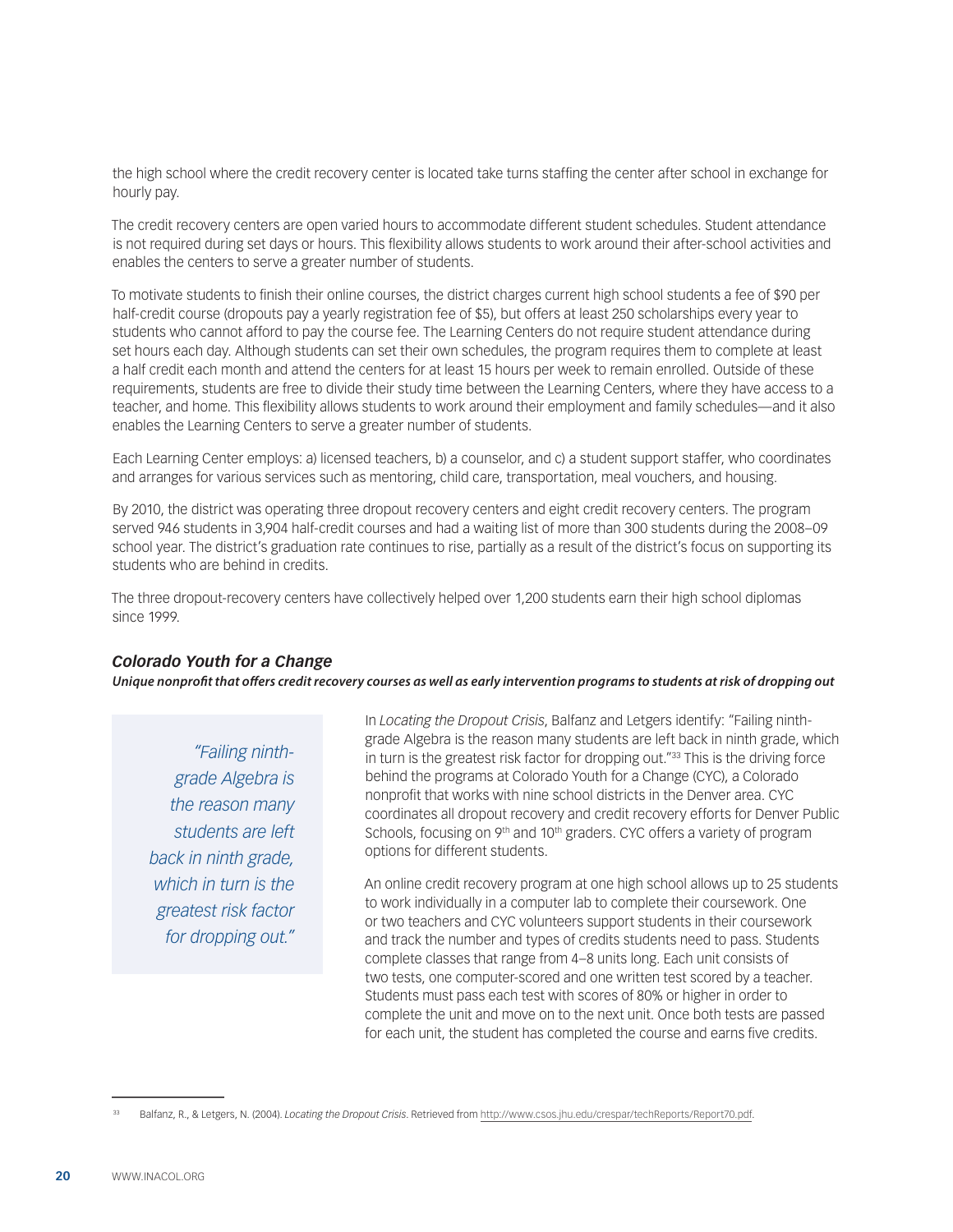CYC works with students to navigate the Apex system, learn how to best answer test questions (both essay and multiple choice), help students track progress, and remind students of weekly goals. During the fall 2013 semester, CYC served 47 students, and 76% of the students completed at least one credit recovery course.

CYC relies on school-based intervention specialists as well as teachers to identify 9th grade students who are at risk of failing classes, and therefore failing high school. With the additional support, the burden on teachers is lightened, and students are more likely to successfully pass the full-year course and continue on to 10<sup>th</sup> grade.

The "Essential Learning Recovery" is for  $9<sup>th</sup>$  grade students who may not be able to access seats for full course recovery, but failed the first semester of a class and are in danger of failing the whole year of the class. CYC facilitates a conversation between the student and the teacher to figure out what the student must do to demonstrate mastery and pass the class by the end of the year. The teacher identifies attendance, participation, and performance goals, and then the student, the student's guardian, and the teacher all sign a contract agreeing to the goals.

CYC staff support the student for the rest of the year so he or she can reach that goal. The student may have to make up assignments or exams missed in the first semester and attend biweekly tutoring sessions, and the CYC staff members and other volunteers support the student as much as possible. With CYC support, the teacher is not reteaching first semester material while trying to move the rest of the class forward.

### John Marshall High School of Chicago Public Schools, Illinois<sup>34</sup> *Options for students in an inner city high school within Chicago Public Schools*

The John Marshall High School of the Chicago Public School (CPS) district—the country's third largest district—provides an extensive alternative education and credit recovery program for CPS students.

The program, called Pathway to Accelerated Student Success (PASS), has three components. The most innovative is the PASS Institute, an alternative education program primarily for students who have dropped out of Marshall or other Chicago Public Schools and have re-enrolled into the Institute. In addition, the Institute serves students who are more than a year behind schedule in meeting graduation requirements. A significant number of students are teen parents; the flexibility and timing of the PASS Institute helps them meet their family responsibilities.

The Institute actively recruits students from across the CPS region. A "student advocate" is employed by the Institute to engage with students who have dropped out, to work with counselors in other schools to find students who are candidates for the program, to market the program with brochures sent out with report cards and other materials going to students, to attend alternative education "fairs," and to meet one-on-one with potential students.

Students enroll on a rolling basis. They attend the Institute during the regular school day but with a choice of starting and ending times to accommodate parenting or work schedules. The students work with online courses, on-site teachers and mentors, and counselors provided by the Institute.

The program has a total of 60 seats with students revolving through and graduating in January, June, or August. During most of the year all 60 seats are full. Institute leaders have found that the most successful approach is to have students take just one course at a time, even if they have more than one credit to make up (as most do). This approach allows students and counselors to focus on one course, complete it, and then move on to other courses.

In addition to the Institute, PASS offers credit recovery courses to students who are enrolled in John Marshall High School during the school day and after school.

Funding for PASS is provided by a grant from the United States Department of Education (DOE).

Evergreen Education Group (2015). Unpublished report on Credit Recovery Program Proof points.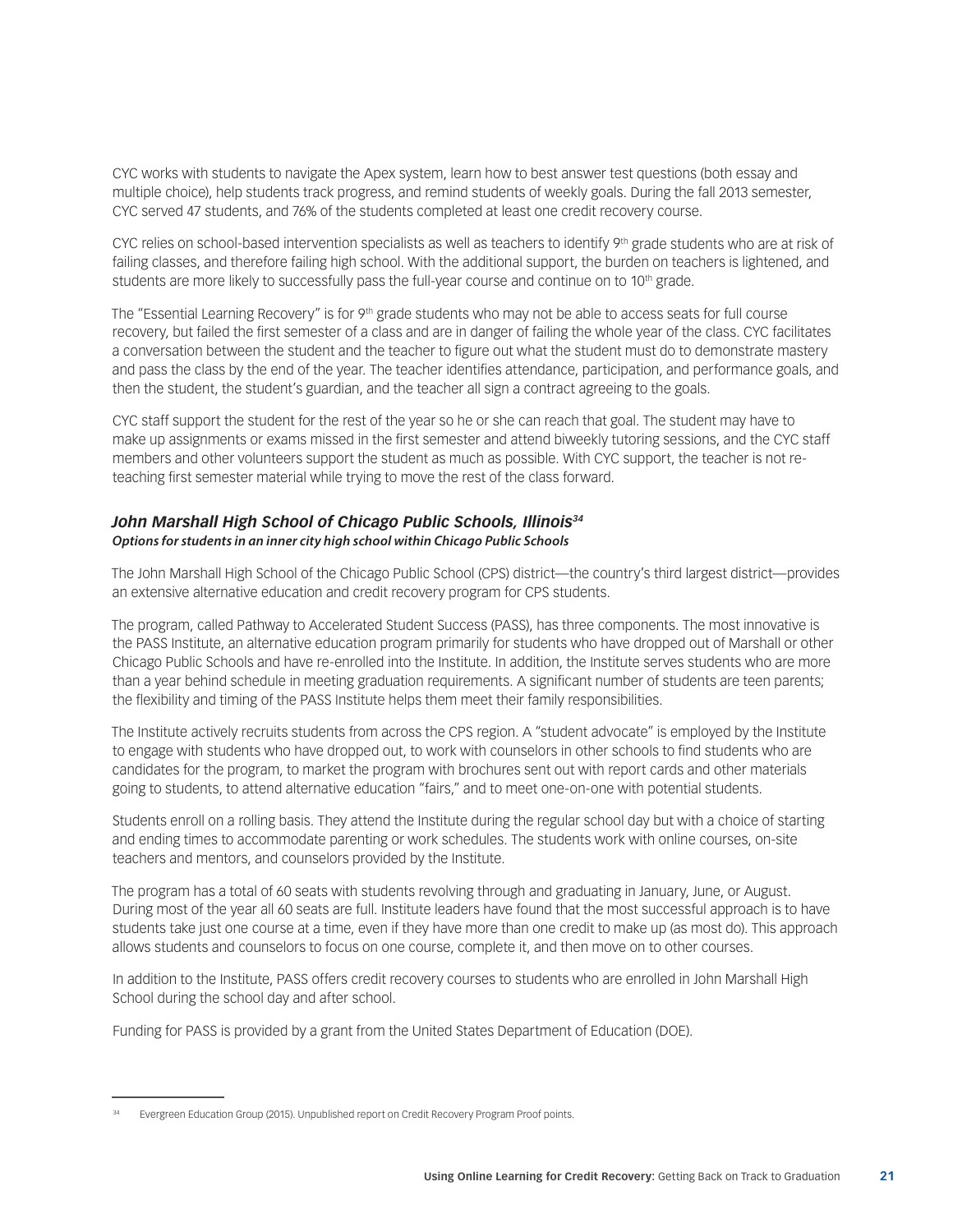## Lessons Learned

The use of online and blended learning in providing an alternative delivery method of instruction for at-risk students is increasing as demonstrated by the number of school districts implementing successful credit recovery programs with at-risk students and dropouts.

### Key lessons demonstrated by these credit recovery programs include:

- 1. Many online programs serving credit recovery and at-risk students—but not all—have a significant face-toface component for student supports. The blended approach provides expanded counseling, tutoring, and support services including face-to-face contact with teachers, who provide not only subject-area support, but also guidance on effective study skills.
- 2. Online courses can motivate students who have failed in the traditional classroom settings, as they can now learn at their own pace, with the one-on-one help of an instructor. Students' individual learning preferences and interests can be integrated and curriculum can be adapted to meet the students' needs in online courses, which may make them more engaging to some students than traditional face-to-face classes. In addition, programs that use online courses can address mobility issues of students who move regularly from one school in the district to another.
- 3. Online and blended learning are particularly well suited for students recovering credit because they allow for personalized instruction, both by the teacher and through the use of adaptive software and course management technology. Diagnostic testing allows students to proceed once mastery is demonstrated. Personalized content selections and activities can offer multiple support options for those who need specific help and to keep students engaged.

## Conclusion

Educators and leaders need to focus on what works best for students based on learning sciences research and youth development theory as the starting point in planning and designing effective blended and online learning programs for at-risk youth. The question is not whether to use technology, but how to best utilize advanced learning technologies to dramatically improve outcomes for students.

Online learning holds the promise of creating new, innovative personalized learning approaches, and online programs are already showing the way.

As Susan Patrick, President and CEO of the International Association for K–12 Online Learning (iNACOL), stated,

"When students have completed the attendance required in a course, and were unsuccessful, the options for earning credit towards graduation are often limited to using the same book, often with the same teacher, within the same seat-time approach. Is this really the best way to invest resources of time and money in helping students succeed? One alternative is a well-designed credit recovery program based on research on youth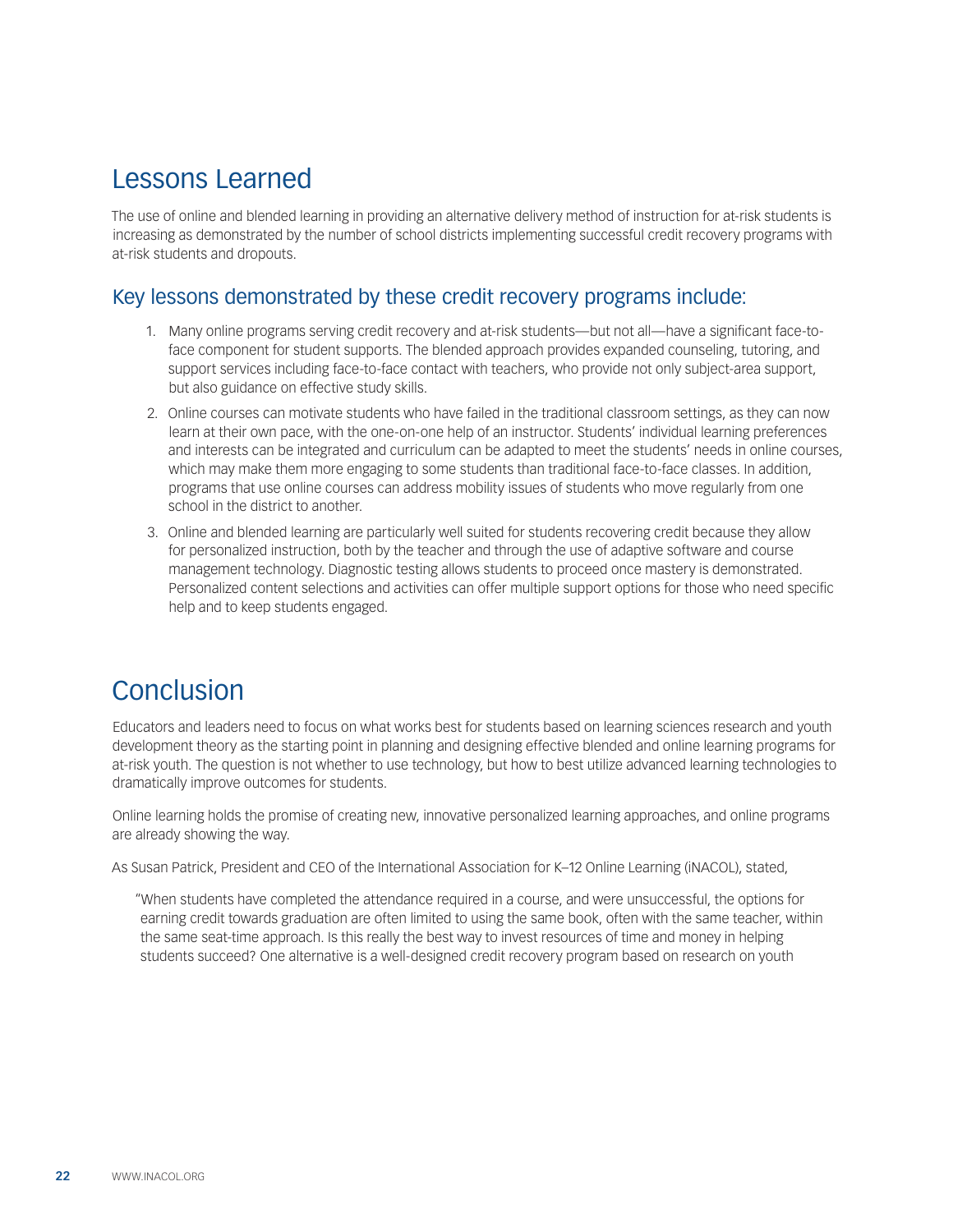development and best practices. Online learning can provide tools, content and resources to better meet a student's unique needs, but the student support and rapid interventions are key. If a student has learned 40% of the material for a course, online credit recovery allows accelerated learning and flexibility. If a student is struggling with a lesson, the teacher can focus instruction where the student needs the greatest support. This individualization and personalization allows students to feel a one-to-one connection with their teachers and engages them with the material more thoughtfully.

Online options also expose students to new models of learning that open their minds to the options online and blended can offer in high school and beyond. When students have struggled, and online learning opens up new pathways to success, they can find alternative ways to learn and to graduate, while also developing new skills for success in life."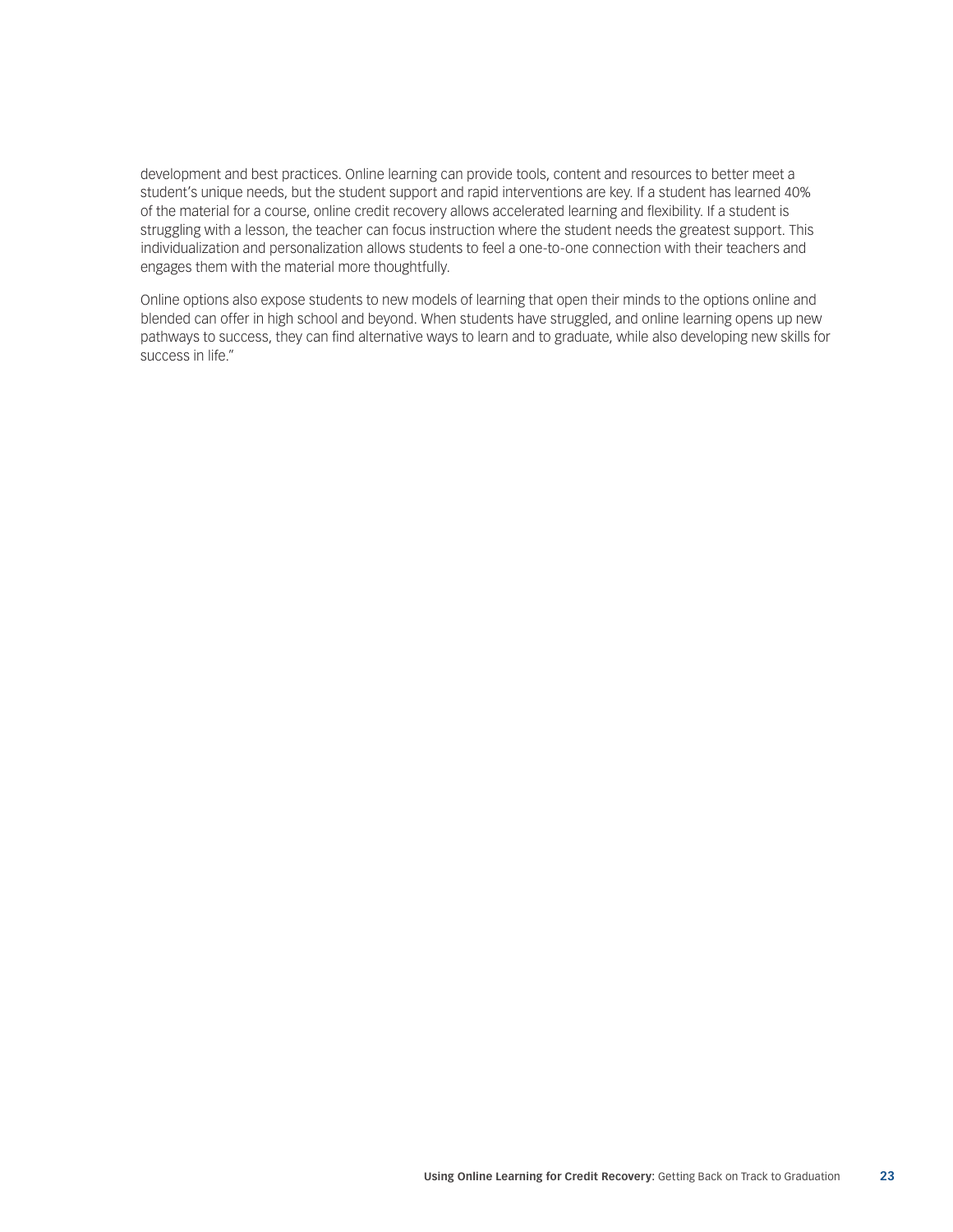## Credit Recovery Resources

Archambault, L., Diamond, D., Coffey, M., Richardson, J., Zygouris-Coe, V., Brown, R. et al. (2010). *An exploration of atrisk learners and online education*. Vienna, VA: International Association for K-12 Online Learning (iNACOL). Retrieved from [http://www.inacol.org/cms/wp-content/uploads/2012/11/iNACOL\\_AtRiskStudentOnlineResearch-2010.pdf.](http://www.inacol.org/cms/wp-content/uploads/2012/11/iNACOL_AtRiskStudentOnlineResearch-2010.pdf)

Barbour, M. K., & Siko, J. (2012). Virtual schooling through the eyes of an at-risk student: A case study. *European Journal of Open, Distance and E-Learning*, 15(1).

Clayton Christensen Institute (2015). *Blended Learning Definitions*. Retrieved from [http://www.christenseninstitute.org/](http://www.christenseninstitute.org/blended-learning-definitions-and-models/) [blended-learning-definitions-and-models/.](http://www.christenseninstitute.org/blended-learning-definitions-and-models/)

Cavanaugh, C., Repetto, J., & Wayer, N. (2011). *Virtual Schooling for Students at Risk: Interventions for Success.* Retrieved from [http://www.uwex.edu/disted/conference/Resource\\_library/proceedings/46833\\_2011.pdf.](http://www.uwex.edu/disted/conference/Resource_library/proceedings/46833_2011.pdf)

de la Varre, C., Keane, J., and Irvin, M. [Enhancing online distance education in small rural US schools: a hybrid, learner](http://olj.onlinelearningconsortium.org/index.php/jaln/article/view/205)[centered model.](http://olj.onlinelearningconsortium.org/index.php/jaln/article/view/205) *Online Learning: Official Journal Of The Online Learning Consortium* 15, 4 (2011).

Ferdig, R. E. (2010). *Understanding the role and applicability of K-12 online learning to support student dropout recovery efforts*. Lansing, MI: Michigan Virtual University. Retrieved from [http://www.mivu.org/Portals/0/RPT\\_RetentionFinal.pdf](http://www.mivu.org/Portals/0/RPT_RetentionFinal.pdf).

Mackey, K. (2010). *Wichita public schools' learning centers: Creating a new educational model to serve dropouts and at-risk students*. Innosight Institute.

McCabe, J. and St. Andrie, R. (2012). *Credit recovery programs: full report*. Center for Public Education. Retrieved from [http://www.centerforpubliceducation.org/Main-Menu/Staffingstudents/Credit-recovery-programs/Credit-recovery](http://www.centerforpubliceducation.org/Main-Menu/Staffingstudents/Credit-recovery-programs/Credit-recovery-programs-full-report.html)[programs-full-report.html](http://www.centerforpubliceducation.org/Main-Menu/Staffingstudents/Credit-recovery-programs/Credit-recovery-programs-full-report.html).

Oliver, K., Osborne, J., Patel, R. & Kleiman, G. (2009). Issues Surrounding the Deployment of a New Statewide Virtual Public School. *Quarterly Review of Distance Education*, 10(1), 37-49.

Sharabi, A., & Margalit, M. (2011). The mediating role of internet connection, virtual friends, and mood in predicting loneliness among students with and without learning disabilities in different educational environments. *Journal of Learning Disabilities*, 44(3), 215-227. doi:10.1177/0022219409357080.

Sturgis, C., Rath, B., Weisstein, E., & Patrick, S. (2010). *Clearing the Path: Creating Innovation Space for Serving Over-Age, Under-Credited Students in Competency-Based Pathways*. Retrieved from [http://www.inacol.org/cms/wp-content/](http://www.inacol.org/cms/wp-content/uploads/2012/09/ClearingthePathReportJan2011.pdf) [uploads/2012/09/ClearingthePathReportJan2011.pdf](http://www.inacol.org/cms/wp-content/uploads/2012/09/ClearingthePathReportJan2011.pdf).

Watson, J., & Gemin, B. (2008). *Using online learning for at-risk students and credit recovery*. Vienna, VA: North American Council for Online Learning. Retrieved from [http://www.inacol.org/cms/wp-content/uploads/2012/09/](http://www.inacol.org/cms/wp-content/uploads/2012/09/NACOL_CreditRecovery_PromisingPractices.pdf) NACOL CreditRecovery PromisingPractices.pdf.